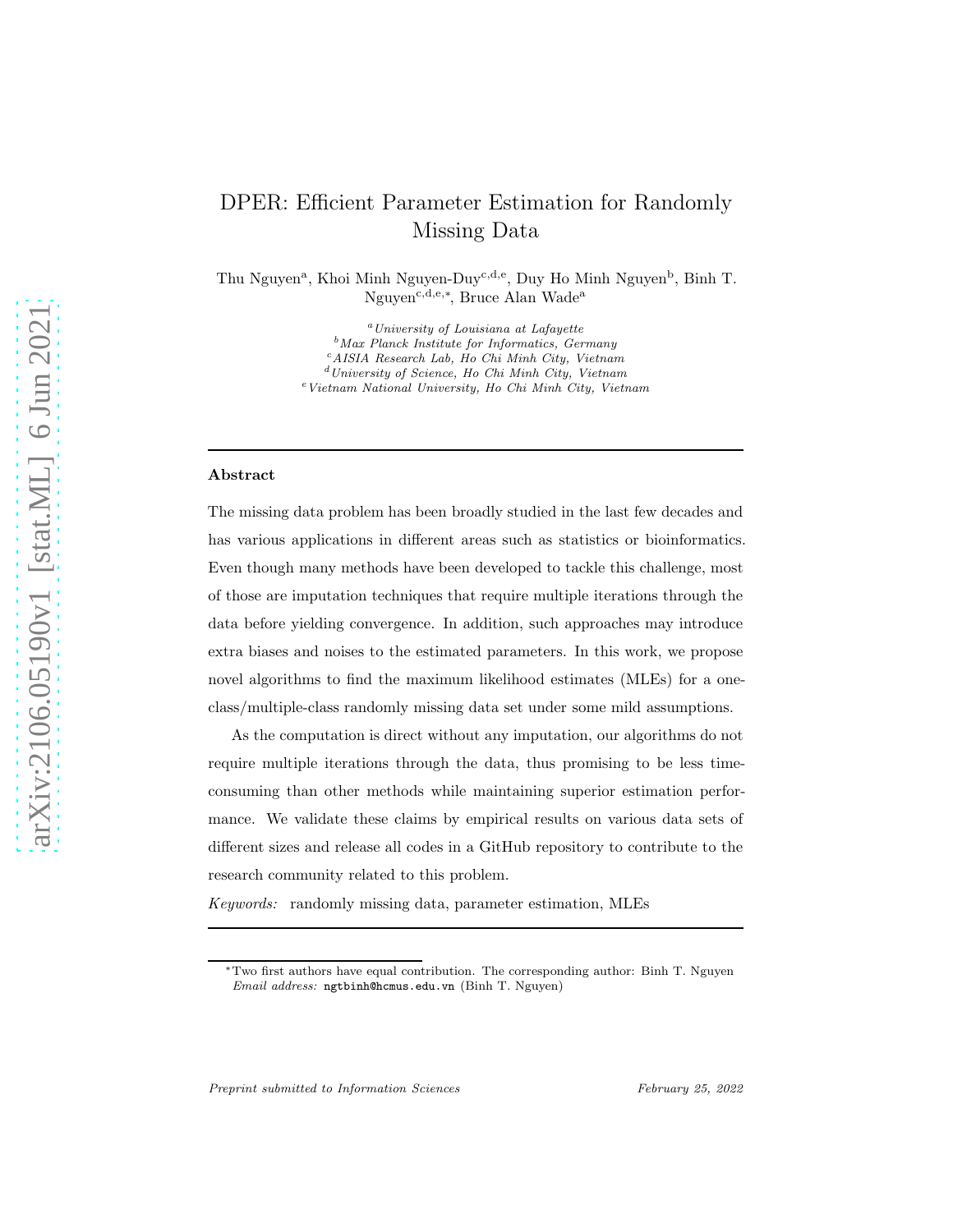#### 1. Introduction

Missing data is a common problem in data analysis. For instance, respondents in a survey may refuse to fill in the income, or sensors may fail and need to be replaced. These imply missing data challenges. Most of the existing methods [\[1,](#page-17-0) [2,](#page-17-1) [3,](#page-17-2) [4,](#page-17-3) [5](#page-17-4), [6,](#page-17-5) [7](#page-18-0), [8\]](#page-18-1) require revisiting the data multiple times before yielding convergence and are computationally expensive in high-dimensional settings.

In this paper, we introduce a novel approach, namely DPER (*Direct Parameter Estimation for Randomly Missing Data*), that can compute the maximum likelihood estimators (MLEs) for both mean and covariance matrices of a oneclass/multiple-class data set. For a multiple-class data set, we develop solutions for both cases when all classes' covariance matrices are assumed to be equal or not. Since the computation is direct, our approach does not require many iterations through the data, promising a faster estimation speed. For the same reason, unlike many other imputations methods that may run slower when there are more missing entries, our approach is more rapid when there are more missing entries. Yet, experiments show that the resulting estimates are far superior to many state-of-the-art methods. In addition, we do not assume multivariate normality as presented in [\[9\]](#page-18-2). Instead, we use a milder assumption of bivariate normality in each pair of features. Lastly, it is worth noting that normal distribution is a widely used approximator due to the Central Limit Theorem when the data's distribution is unknown. Therefore, even under the fore-mentioned mild assumption, our approach is robust enough to be applied in various applications, as illustrated in our experiments later.

Finally, the contributions of our work can be summarized as follows:

- (i) We compute the MLEs directly for the mean and covariance matrix of one-class/multiple-class randomly missing data. Therefore, we provide an approximation to the underlying distribution of the data.
- (ii) We provide algorithms to compute the MLEs from the data that are suitable for both small and large data sets.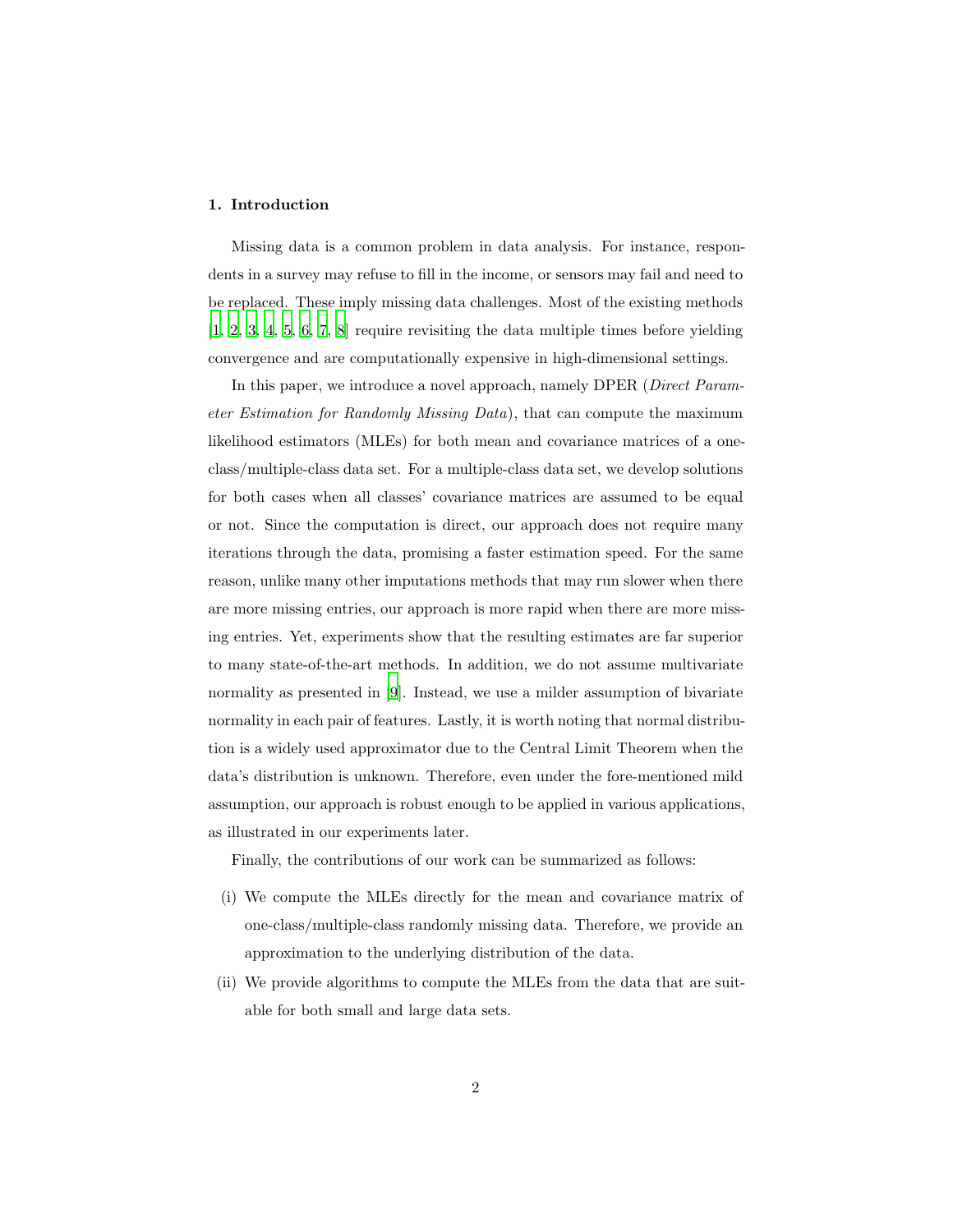- (iii) The experimental results show that our algorithms can outperform stateof-the-art methods in error rates, speed, and memory requirements.
- (iv) Our experiments on large data sets show that while iterative methods may not handle the missing data problem for big data sets, our approach can still find the parameter rapidly without requiring extensive memory and computation time. We discuss the potential drawbacks of our methods and future research directions.

The rest of this paper can be organized as follows. Section [2](#page-2-0) introduces an overview of the current researches related to the problem. In Section [3,](#page-4-0) we present the formulas and algorithms for computing the means and covariance matrix for a randomly missing data set that only consists of a single class and when there are multiple classes without assuming the equal covariance matrices are equal. Next, we present the estimation of the parameters under the assumption of equal covariance matrices in a multiple-class setting. Finally, we illustrate the power of our approach via experiments in Section [4](#page-10-0) and discuss the implications of the experimental results. The paper ends with our conclusion and future works in Section [5.](#page-16-0)

#### <span id="page-2-0"></span>2. Related works

Various methods have been developed to tackle the problem of missing data. They can be divided into several subcategories. The first category includes all techniques that are based on matrix completion such as Polynomial Matrix Completion [\[10\]](#page-18-3), SOFT-IMPUTE [\[4](#page-17-3)], and Nuclear Norm Minimization [\[5](#page-17-4)]. The second category consists of regression-based and least-square techniques, such as, CBRL and CBRC [\[11\]](#page-18-4), multiple imputation by chained equation (MICE)[\[2](#page-17-1)], local least squares imputation [\[3\]](#page-17-2), and least trimmed squares imputation [\[12\]](#page-18-5). The third one consists of tree-based techniques such as sequential regression trees [\[7](#page-18-0)], missForest [\[13](#page-18-6)], DMI algorithm [\[14\]](#page-18-7), and C4.5 algorithm [\[15\]](#page-18-8) that are applied for this problem. Next, the fourth category contains clustering-based techniques such as Fuzzy c-means clustering [\[16](#page-19-0)], K-nearest neighbor imputa-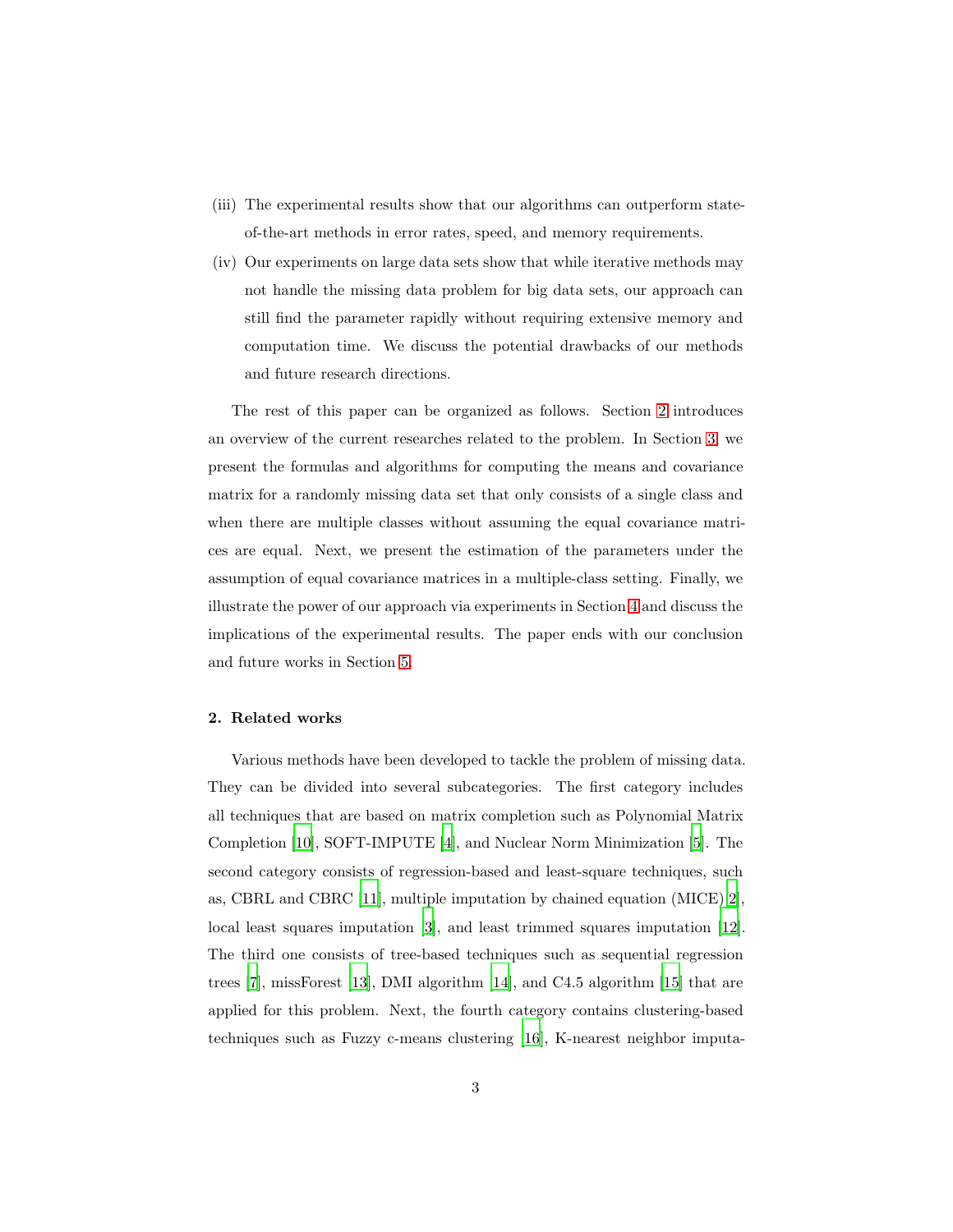tion  $(KNN)[17]$  $(KNN)[17]$ , kEMI and kEMI<sup>+</sup> [\[18\]](#page-19-2), imputation using fuzzy neighborhood density-based clustering [\[19\]](#page-19-3), imputation using Hybrid K-Means and Association Rules[\[20\]](#page-19-4), and evolutionary clustering method [\[21](#page-19-5)]. Also, one can find techniques that are based on extreme learning, for example, AAELM [\[21\]](#page-19-5), extreme learning machine multiple imputation [\[22](#page-19-6)], or Bayesian approaches, which are Naive Bayesian imputation [\[23](#page-19-7)], Bayesian network imputation [\[24\]](#page-19-8), and Bayesian principal component analysis-based imputation[\[25](#page-20-0)].

In addition, deep learning techniques also form another dominant class of imputation methods. Those techniques include multiple imputations using Deep Denoising Autoencoders [\[26](#page-20-1)], imputation via Stacked Denoising Autoencoders [\[8\]](#page-18-1), imputation via Adversarially-trained Graph Convolutional Networks [\[27](#page-20-2)], a Swarm Intelligence-deep neural network [\[28](#page-20-3)], combining Gravitational search algorithm with a deep-autoencoder [\[29\]](#page-20-4), Generative Adversarial Multiple Imputation Network [\[30\]](#page-20-5), etc. Hence, they are not applicable to small data sets.

Last but not least, the final category consists of fuzzy imputation techniques such as the evolving granular fuzzy-rule-based model [\[31\]](#page-20-6), [\[32\]](#page-20-7), fuzzy c-means clustering [\[16\]](#page-19-0), fuzzy clustering-based EM imputation[\[6](#page-17-5)], decision trees and fuzzy clustering with iterative learning (DIFC) [\[33\]](#page-20-8), and imputation using fuzzy neighborhood density-based clustering [\[19\]](#page-19-3).

Up to now, there have been several attempts to estimate the parameters directly from the data [\[34,](#page-21-0) [35](#page-21-1), [9](#page-18-2)]. Yet, to our knowledge, these approaches rely on the assumption that the data follow a multivariate normal distribution and can only be used for monotone missing data. On the other hand, our works only assume pairwise normality (i.e., each pair of features follows a bivariate normal distribution) and work for randomly missing data in general.

For the rest of this paper,  $\hat{\theta}$  denotes the maximum likelihood estimate of a parameter  $\theta$ , A' denotes the transpose of a matrix A,  $B^{-1}$  indicates the inverse of a square matrix B.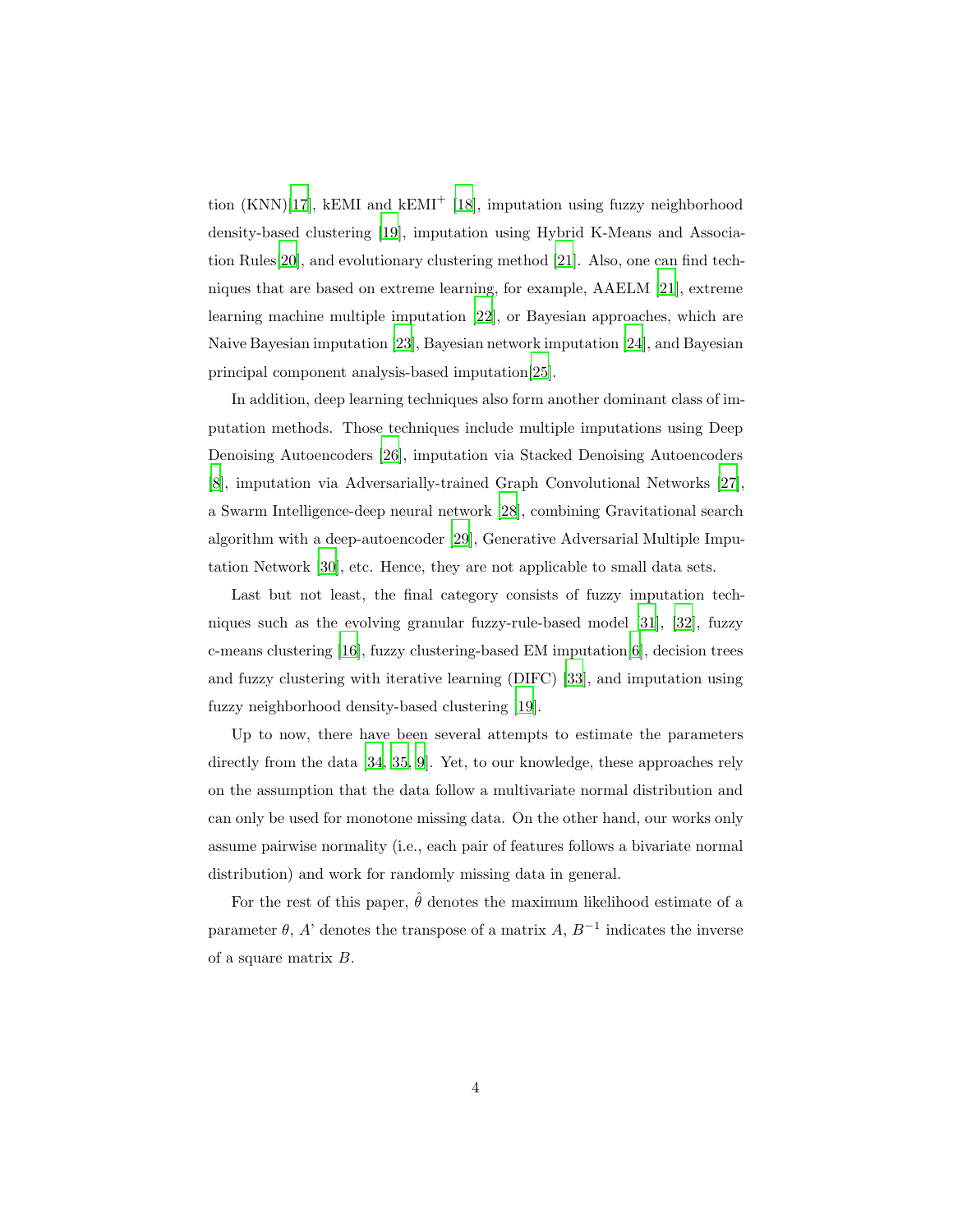# <span id="page-4-0"></span>3. Methodology

This section will describe our proposed approaches to find the maximum likelihood estimators for a randomly missing data set that only consists of a single class and for a multiple-class data set without the assumption of equal covariance matrices.

# *3.1. Single-class DPER algorithm*

<span id="page-4-1"></span>First, we have the following results:

Theorem 3.1. *Assume that we have a set of i.i.d observations from a bivariate normal distribution with mean*

$$
\mu = \begin{pmatrix} \mu_1 \\ \mu_2 \end{pmatrix} \tag{1}
$$

*and covariance matrix*

$$
\Sigma = \begin{pmatrix} \sigma_{11} & \sigma_{12} \\ \sigma_{21} & \sigma_{22} \end{pmatrix} . \tag{2}
$$

*and arrange the data into the following pattern*

$$
\boldsymbol{x} = \begin{pmatrix} x_{11} & \dots & x_{1m} & x_{1m+1} & \dots & x_{1n} & * & \dots & * \\ x_{21} & \dots & x_{2m} & * & \dots & * & x_{2n+1} & \dots & x_{2l} \end{pmatrix} . \tag{3}
$$

*Note that each column represents an observation, and*  $x_{ij} \in \mathbb{R}$  *is an entry, i.e., each observation has two features.*

*Let* L *be the likelihood of the data and*

$$
s_{11} = \sum_{j=1}^{m} (x_{1j} - \hat{\mu}_1)^2,
$$
 (4)

$$
s_{12} = \sum_{j=1}^{m} (x_{2j} - \hat{\mu}_2)(x_{1j} - \hat{\mu}_1),
$$
\n(5)

$$
s_{22} = \sum_{j=1}^{m} (x_{2j} - \hat{\mu}_2)^2.
$$
 (6)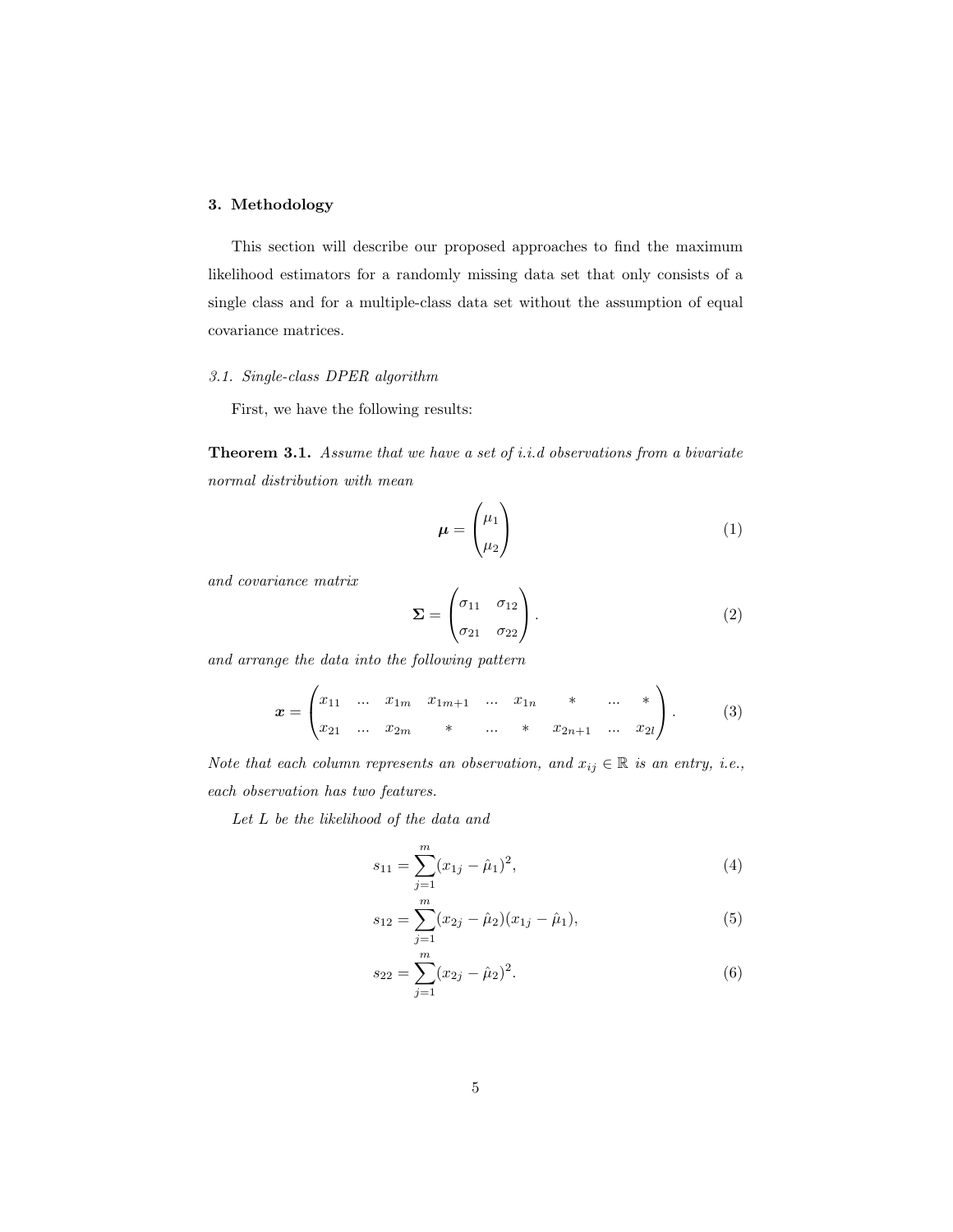*Then, the resulting estimators obtained by maximizing* L  $w.r.t$   $\mu_1, \sigma_{11}, \mu_2, \sigma_{22}$ *, and*  $\sigma_{12}$  *are:* 

<span id="page-5-0"></span>
$$
\hat{\mu}_1 = \frac{1}{n} \sum_{j=1}^n x_{1j}, \quad \hat{\mu}_2 = \frac{\sum_{j=1}^m x_{2j} + \sum_{j=n+1}^l x_{2j}}{m+l-n},
$$

$$
\hat{\sigma}_{11} = \frac{\sum_{j=1}^n (x_{1j} - \hat{\mu}_1)^2}{n},
$$

$$
\hat{\sigma}_{22} = \frac{\sum_{j=1}^m (x_{2j} - \hat{\mu}_2)^2 + \sum_{j=n+1}^l (x_{2j} - \hat{\mu}_2)^2}{m+l-n},
$$

*and*  $\hat{\sigma}_{12}$ *, where*  $\hat{\sigma}_{12}$  *is the maximizer of:* 

$$
\eta = C - \frac{1}{2}m \log \left(\sigma_{22} - \frac{\sigma_{12}^2}{\sigma_{11}}\right) - \frac{1}{2} \left(s_{22} - 2\frac{\sigma_{12}}{\sigma_{11}}s_{12} + \frac{\sigma_{12}^2}{\sigma_{11}^2}s_{11}\right) \left(\sigma_{22} - \frac{\sigma_{12}^2}{\sigma_{11}}\right)^{-1}.\tag{7}
$$

It is important to note that the estimates for  $\mu_1, \mu_2, \sigma_{11}, \sigma_{22}$  are the corresponding sample means and uncorrected sample variance (where the denominator is divided by the sample size) of the first/second feature after dropping the missing entries. We have the following theorem related to the existence of  $\hat{\sigma}_{12}$ .

Theorem 3.2. *In Equation [\(7\)](#page-5-0), solving*

<span id="page-5-2"></span><span id="page-5-1"></span>
$$
\frac{d\eta}{d\sigma_{12}} = 0\tag{8}
$$

*can be reduced to solving the following third-degree polynomial*

$$
s_{12}\sigma_{11}\sigma_{22} + \left(\sum_{g=1}^{G} m_g \sigma_{11}\sigma_{22} - s_{22}\sigma_{11} - s_{11}\sigma_{22}\right)\sigma_{12} + s_{12}\sigma_{12}^2 - \left(\sum_{g=1}^{G} m_g\right)\sigma_{12}^3, \quad (9)
$$

*which has at least one real root. In addition, the global maximum is a real solution to that equation, provided that*

$$
-\frac{s_{22}\sigma_{11} + s_{11}\sigma_{22}}{2\sqrt{\sigma_{11}\sigma_{22}}} \neq s_{12} \neq \frac{s_{22}\sigma_{11} + s_{11}\sigma_{22}}{2\sqrt{\sigma_{11}\sigma_{22}}}.
$$
\n(10)

The proof of Theorems [3.1](#page-4-1) and [3.2](#page-5-1) follow directly as corollaries of Theorems [3.3](#page-7-0) and [3.4,](#page-8-0) the proofs of which are given in [Appendix C](#page-25-0) and [Appendix B,](#page-23-0) respectively. Based on the above theorem, we have the following algorithm: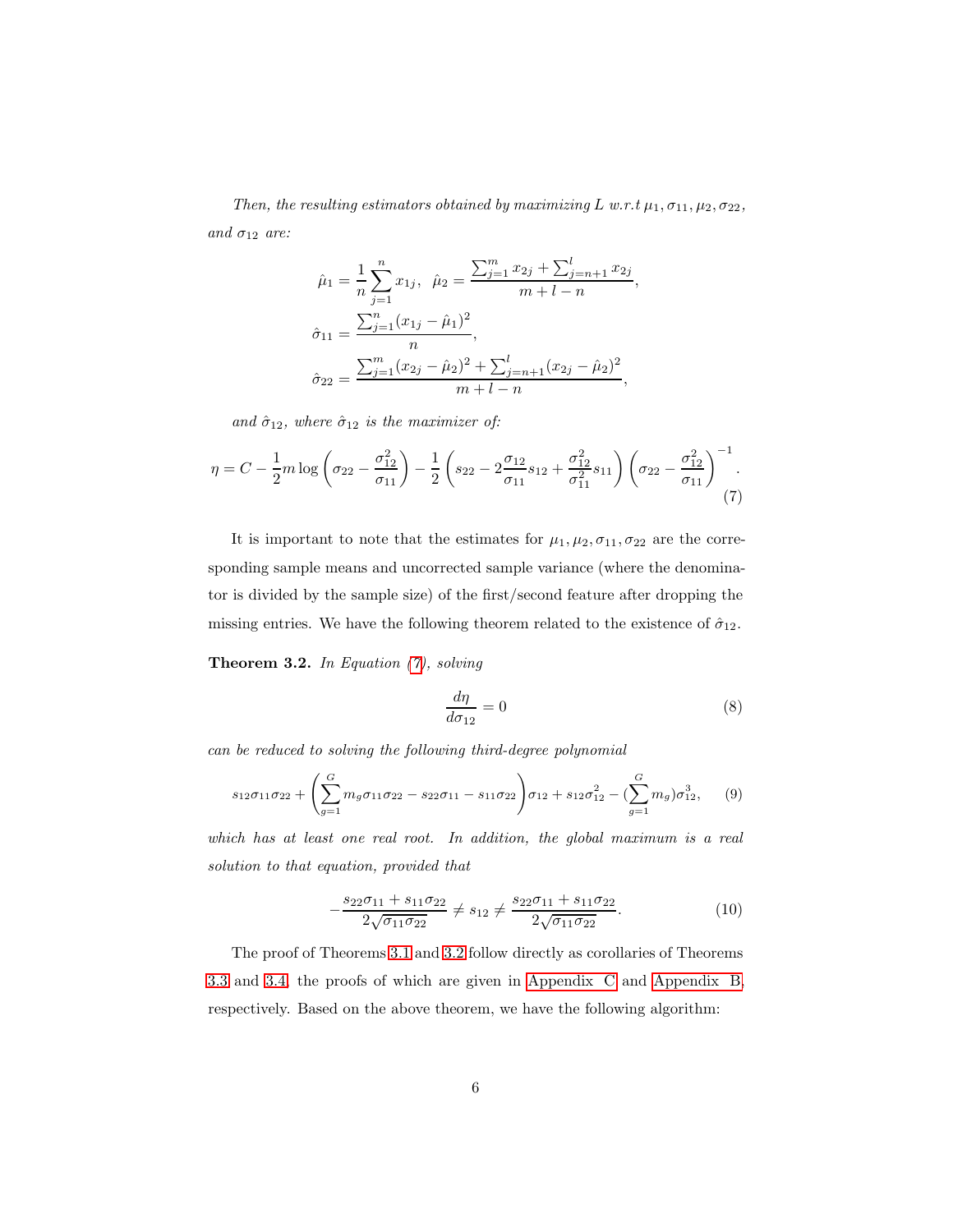Algorithm 3.1. *(DPER algorithm for single-class randomly missing data)*

*Input: a data set of* p *features. Ouput:*  $\hat{\boldsymbol{\mu}}$  and  $\hat{\boldsymbol{\Sigma}} = (\sigma_{ij})_{i,j=1}^p$ .

- 1. *Estimate*  $\mu$ :  $\hat{\mu}_i$  *is the sample mean of all the available entries in the i*<sup>th</sup> *feature.*
- 2. *Estimate the diagonal elements of*  $\Sigma$ *:*  $\hat{\sigma}_{ii}$  *is the uncorrected sample vari*ance of all the available entries in the i<sup>th</sup> feature.
- 3. *For*  $1 \le i \le p$ :

*For*  $1 \leq j \leq i$ *:* 

*Compute*  $\hat{\sigma}_{ij}$  *based on Equation [\(8\)](#page-5-2). If there are two solutions maximizing the function, choose the one closest to the estimate based on case deletion method.*

Recall that in the *case deletion method*, the sample that has one or more missing values is deleted. In this setting, during the estimation of  $\hat{\sigma}_{ij}$ , we delete any  $(i, j)^{th}$  pair that has at least one missing entry.

*3.2. Multiple-class DPER algorithm without the assumption of equal covariance matrices*

When the covariance matrices of all classes are not assumed to be equal, the mean and covariance matrix for each class can be estimated separately by applying the *DPER algorithm for single class randomly missing data* to the data from each class.

*3.3. Multiple-class DPER algorithm under the assumption of equal covariance matrices*

In the previous section, we have described our proposed approaches to find the maximum likelihood estimators for a randomly missing data set that only consists of a single class and a multiple-class data set without the assumption of equal covariance matrices. Yet, in many cases, for a multiple-class data set, it may be more desirable to assume that the covariance matrices are equal. Those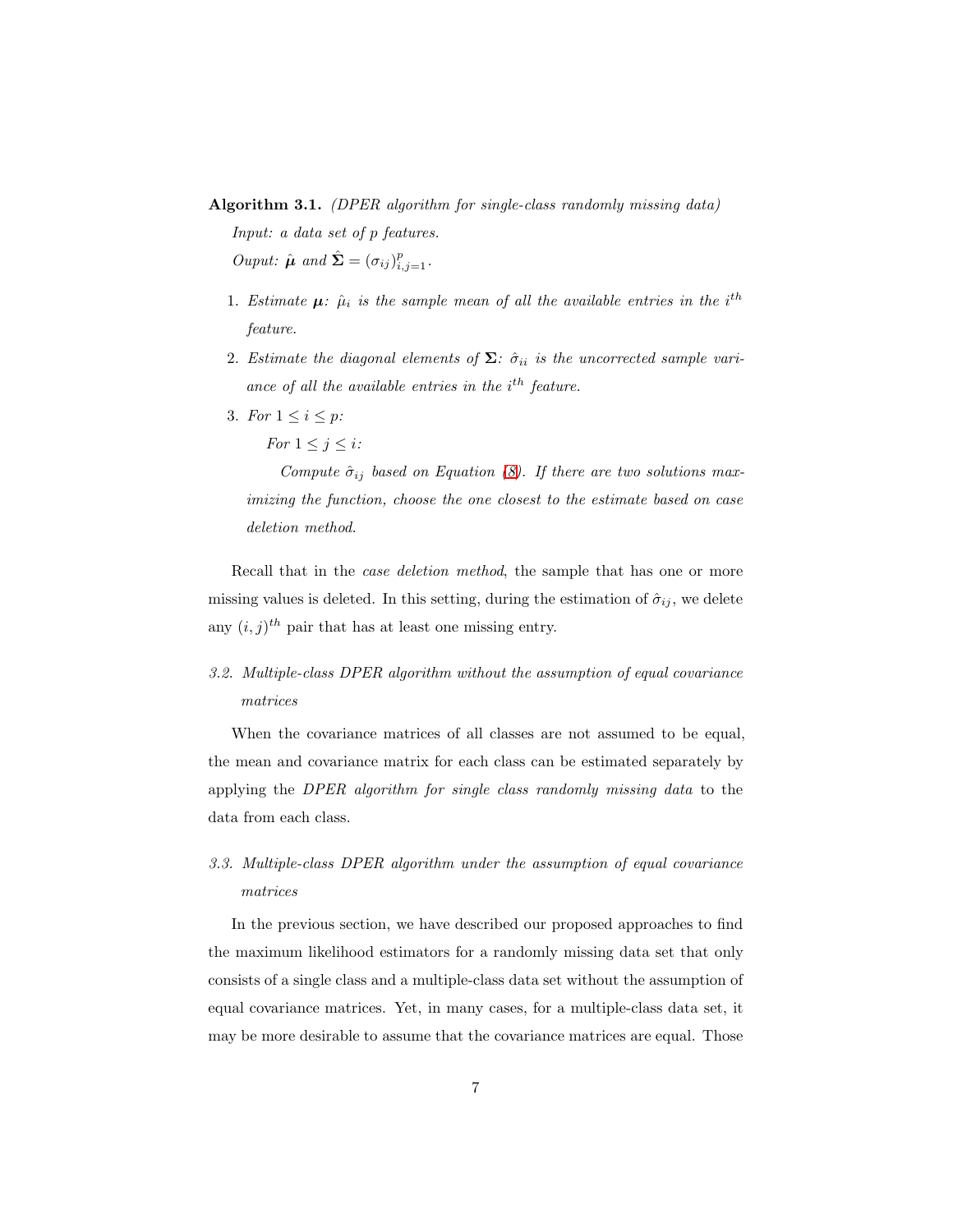<span id="page-7-0"></span>cases may happen when the number of samples per class is small or in linear discriminant analysis. In what follows, we tackle the multiple-class problem under the assumption of equal covariance matrices.

Theorem 3.3. *Assume that there is a data set with* G *classes, where each*  $sample\ from\ class\ g^{th} \ (1 \leq g \leq G) \ follows\ a\ bivariate\ normal\ distribution$ *with mean*

$$
\boldsymbol{\mu}^{(g)} = \begin{pmatrix} \mu_1^{(g)} \\ \mu_2^{(g)} \end{pmatrix},\tag{11}
$$

*and covariance matrix*

$$
\Sigma = \begin{pmatrix} \sigma_{11} & \sigma_{12} \\ \sigma_{21} & \sigma_{22} \end{pmatrix} . \tag{12}
$$

*We arrange the data from each class into the following pattern*

$$
\boldsymbol{x}^{(g)} = \begin{pmatrix} x_{11}^{(g)} & \dots & x_{1m_g}^{(g)} & x_{1m_g+1}^{(g)} & \dots & x_{1n_g}^{(g)} & * & \dots & * \\ x_{21}^{(g)} & \dots & x_{2m_g}^{(g)} & * & \dots & * & x_{2n_g+1}^{(g)} & \dots & x_{2l_g}^{(g)} \end{pmatrix} . \tag{13}
$$

*Note that each column represents an observation and*  $x_{ij} \in \mathbb{R}$ , *i.e.*, *each observation has only two features.*

*Let* L *be the likelihood of the data and*

$$
A = \sum_{g=1}^{G} m_g,\tag{14}
$$

$$
s_{11} = \sum_{g=1}^{G} \sum_{j=1}^{m_g} (x_{1j}^{(g)} - \hat{\mu}_1^{(g)})^2,
$$
\n(15)

$$
s_{12} = \sum_{g=1}^{G} \sum_{j=1}^{m_g} (x_{2j}^{(g)} - \hat{\mu}_2^{(g)}) (x_{1j}^{(g)} - \hat{\mu}_1^{(g)}), \qquad (16)
$$

$$
s_{22} = \sum_{g=1}^{G} \sum_{j=1}^{m_g} (x_{2j}^{(g)} - \hat{\mu}_2^{(g)})^2.
$$
 (17)

*Then, the resulting estimators obtained by maximizing L w.r.t*  $\mu_1^{(g)}$ ,  $\sigma_{11}, \mu_2^{(g)}$ ,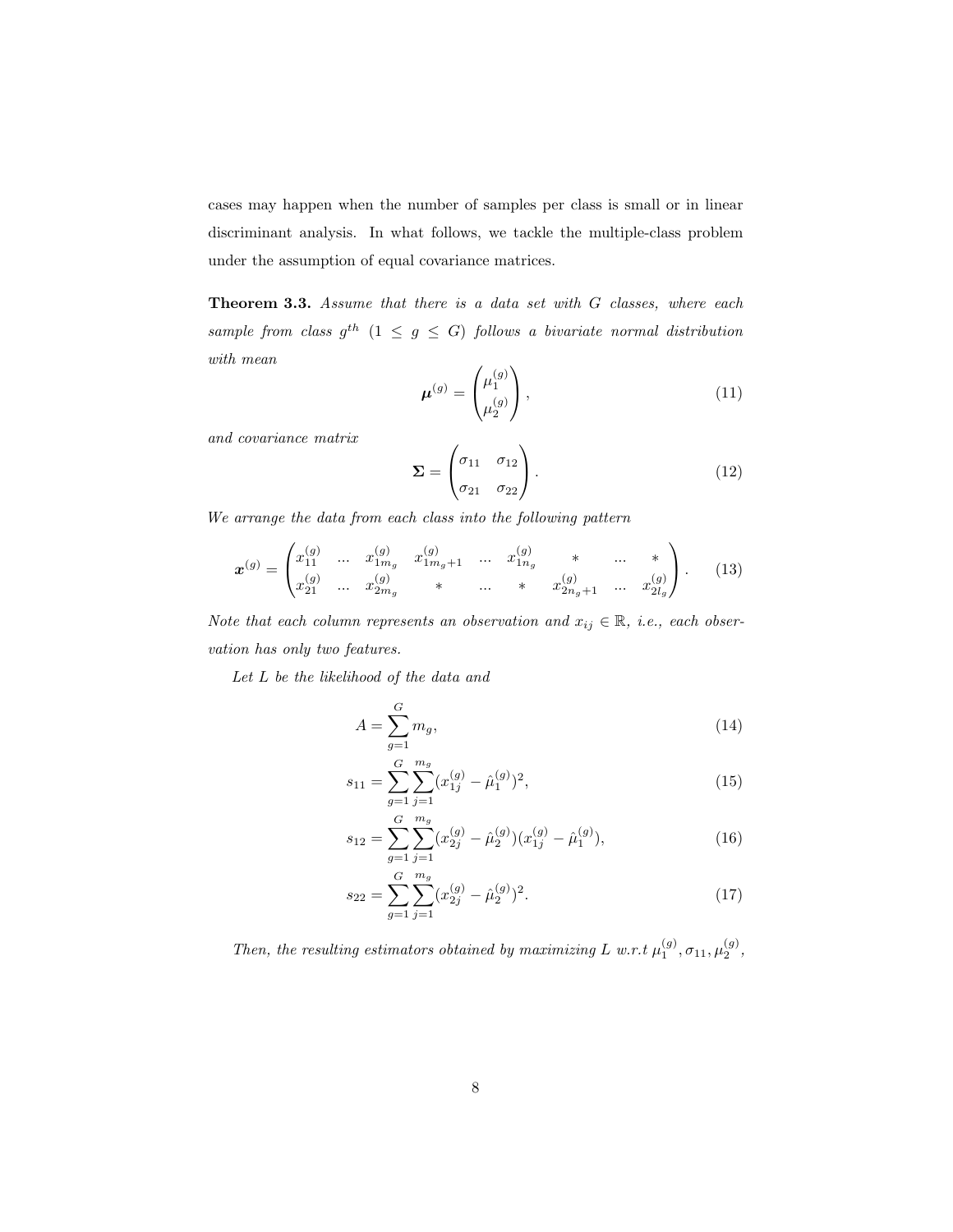σ22, σ<sup>12</sup> *are:*

$$
\hat{\mu}_1^{(g)} = \frac{1}{n_g} \sum_{j=1}^{n_g} x_{1j}^{(g)}, \quad \hat{\mu}_2^{(g)} = \frac{\sum_{j=1}^{m_g} x_{2j}^{(g)} + \sum_{j=n_g+1}^{l_g} x_{2j}^{(g)}}{m_g + l_g - n_g},
$$
\n
$$
\hat{\sigma}_{11} = \frac{\sum_{g=1}^{G} \sum_{j=1}^{n_g} (x_{1j}^{(g)} - \hat{\mu}_1^{(g)})^2}{\sum_{g=1}^{G} n_g},
$$
\n
$$
\hat{\sigma}_{22} = \frac{\sum_{g=1}^{G} [\sum_{j=1}^{m_g} (x_{2j}^{(g)} - \hat{\mu}_2^{(g)})^2 + \sum_{j=n_g+1}^{l_g} (x_{2j}^{(g)} - \hat{\mu}_2^{(g)})^2]}{\sum_{g=1}^{G} (m_g + l_g - n_g)}
$$

 $\hat{\sigma}_{12}$ *, where*  $\hat{\sigma}_{12}$  *is the maximizer of:* 

$$
\eta(\sigma_{12}) = C - \frac{A}{2} \log \left( \sigma_{22} - \frac{\sigma_{12}^2}{\sigma_{11}} \right) - \frac{s_{22} - 2\frac{\sigma_{12}}{\sigma_{11}} s_{12} + \frac{\sigma_{12}^2}{\sigma_{11}^2} s_{11}}{2\left(\sigma_{22} - \frac{\sigma_{12}^2}{\sigma_{11}}\right)}.
$$
(18)

<span id="page-8-0"></span>This means the estimate for  $\mu_1^{(g)}, \mu_2^{(g)}, \sigma_{11}, \sigma_{22}$  are the corresponding sample means and uncorrected sample variance of the first/second feature after dropping the missing entries. We also have the following theorem regarding  $\hat{\sigma}_{12}$ ,

Theorem 3.4. *For Equation [\(18\)](#page-8-1), solving*

<span id="page-8-2"></span>
$$
\frac{d\eta}{d\sigma_{12}} = 0\tag{19}
$$

<span id="page-8-1"></span>,

*can be reduced to finding the roots of the following third-degree polynomial*

$$
s_{12}\sigma_{11}\sigma_{22} + (\sigma_{11}\sigma_{22}A - s_{22}\sigma_{11} - s_{11}\sigma_{22})\sigma_{12} + s_{12}\sigma_{12}^{2} - A\sigma_{12}^{3}, \qquad (20)
$$

*which has at least one real root. Moreover, the global maximum is a real solution to that equation, provided that*

$$
-\frac{s_{22}\sigma_{11} + s_{11}\sigma_{22}}{2\sqrt{\sigma_{11}\sigma_{22}}} \neq s_{12} \neq \frac{s_{22}\sigma_{11} + s_{11}\sigma_{22}}{2\sqrt{\sigma_{11}\sigma_{22}}}.
$$
\n(21)

The proof of this theorem can be given in [Appendix C.](#page-25-0) In addition, the proof of Theorem [3.3](#page-7-0) is provided in [Appendix B.](#page-23-0) It makes use of the following lemma, whose proof is available in [Appendix A.](#page-22-0)

<span id="page-8-3"></span>Lemma 1. *Suppose that we have a data set that comes from* G *classes, where the observations from the*  $g^{th}$  *class follow multivariate normal distribution with*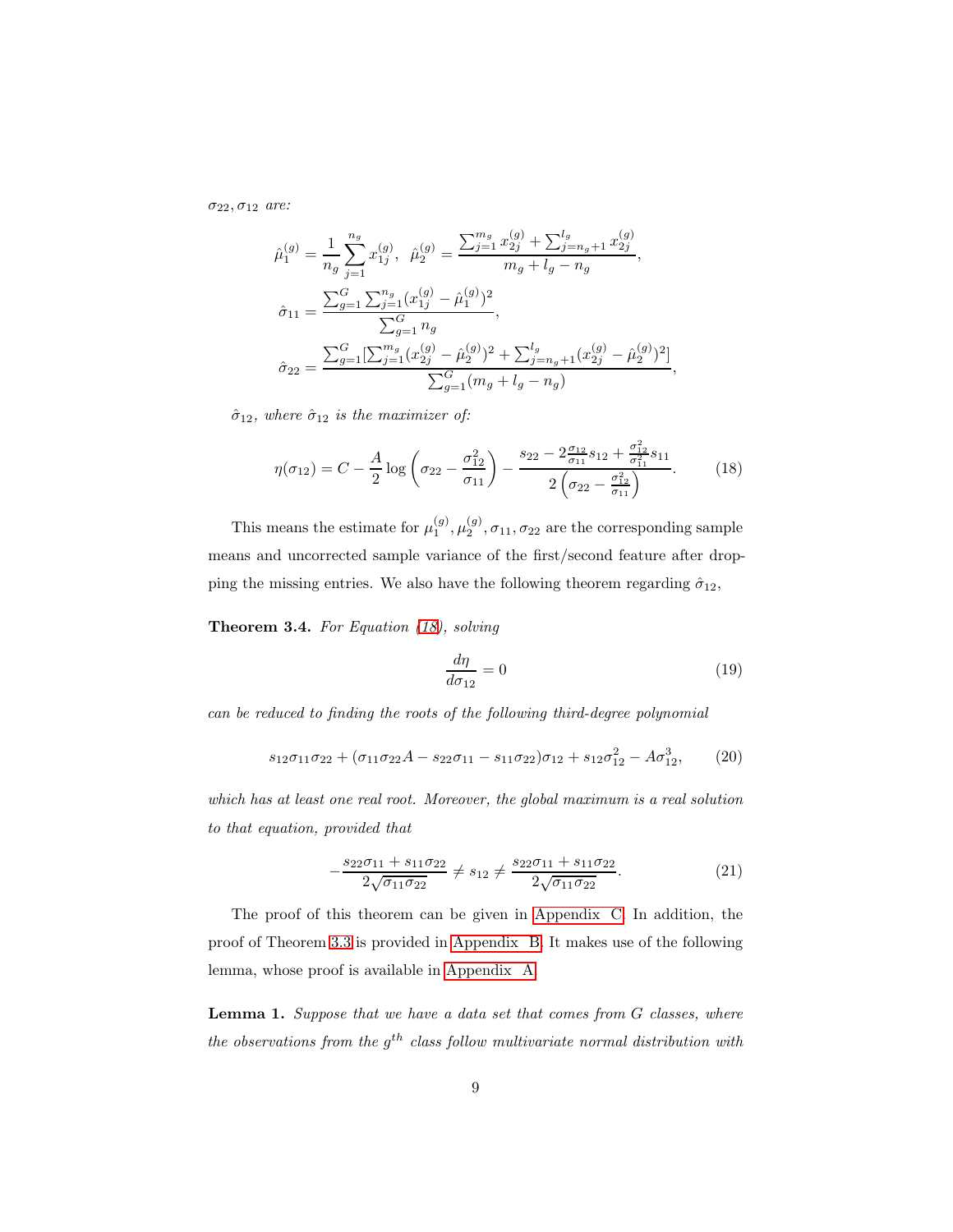*mean*  $\tau^{(g)}$  *and covariance matrix*  $\Delta$ *. Let the observations of the*  $g^{th}$  *class be*  $\bm{u}_1^{(g)}, \bm{u}_2^{(g)}, ..., \bm{u}_{n_g}^{(g)}$ . Then, the MLEs of  $\tau^{(g)}$  is the sample class mean  $\bar{\mathbf{u}}^{(g)}$ , and *the MLE of*  $\Delta$  *is* 

$$
\hat{\Delta} = \frac{1}{\sum_{g=1}^{G} n_g} \sum_{g=1}^{G} \sum_{j=1}^{n_g} (\mathbf{u}_j^{(g)} - \bar{\mathbf{u}}^{(g)}) (\mathbf{u}_j^{(g)} - \bar{\mathbf{u}}^{(g)})'. \tag{22}
$$

Based on Theorem [3.3,](#page-7-0) we have the following algorithm.

Algorithm 3.2. *(DPER algorithm for multiple -class randomly missing data) Input: a data set of* G *classes,* p *features.*

*Ouput:*  $\hat{\boldsymbol{\mu}}^{(g)}$ ,  $\hat{\boldsymbol{\Sigma}} = (\sigma_{ij})_{i,j=1}^p$ 

- 1. *Estimate*  $\mu^{(g)}$ :  $\hat{\mu}^{(g)}_i$  is the mean of all the available entries in the i<sup>th</sup> *feature.*
- 2. *Estimate the diagonal elements of*  $\Sigma$ *:*  $\hat{\sigma}_{ii}$  *is the uncorrected sample vari*ance of all the available entries in the i<sup>th</sup> feature.
- 3. *For*  $1 \le i \le p$ *: For*  $1 \leq j \leq i$ *:*

*Compute*  $\hat{\sigma}_{ij} = \hat{\sigma}_{ji}$  *based on Equation [\(19\)](#page-8-2). If there are two solutions maximizing the function, choose the one that is closest to the estimate based on the case deletion method.*

Remark 3.1. *We have the following remarks about our estimates:*

- *The computation is done on each pair of features. Therefore, we only need the assumption of bivariate normality on each pair of features instead of multivariate normality on each observation as in EPEM [\[9\]](#page-18-2).*
- The computation is done separately for each  $\sigma_{ij}$ . As a result, our method *is also applicable to the problems where the number of features is much higher than the sample size.*
- *Since maximum likelihood estimates are asymptotic (see [\[36](#page-21-2)]), we can ensure that the resulting estimates of the our algorithm are asymptotic, i.e.,*

$$
\hat{\boldsymbol{\mu}} \stackrel{p}{\rightarrow} \boldsymbol{\mu}, \text{and} \quad \hat{\boldsymbol{\Sigma}} \stackrel{p}{\rightarrow} \boldsymbol{\Sigma}, \tag{23}
$$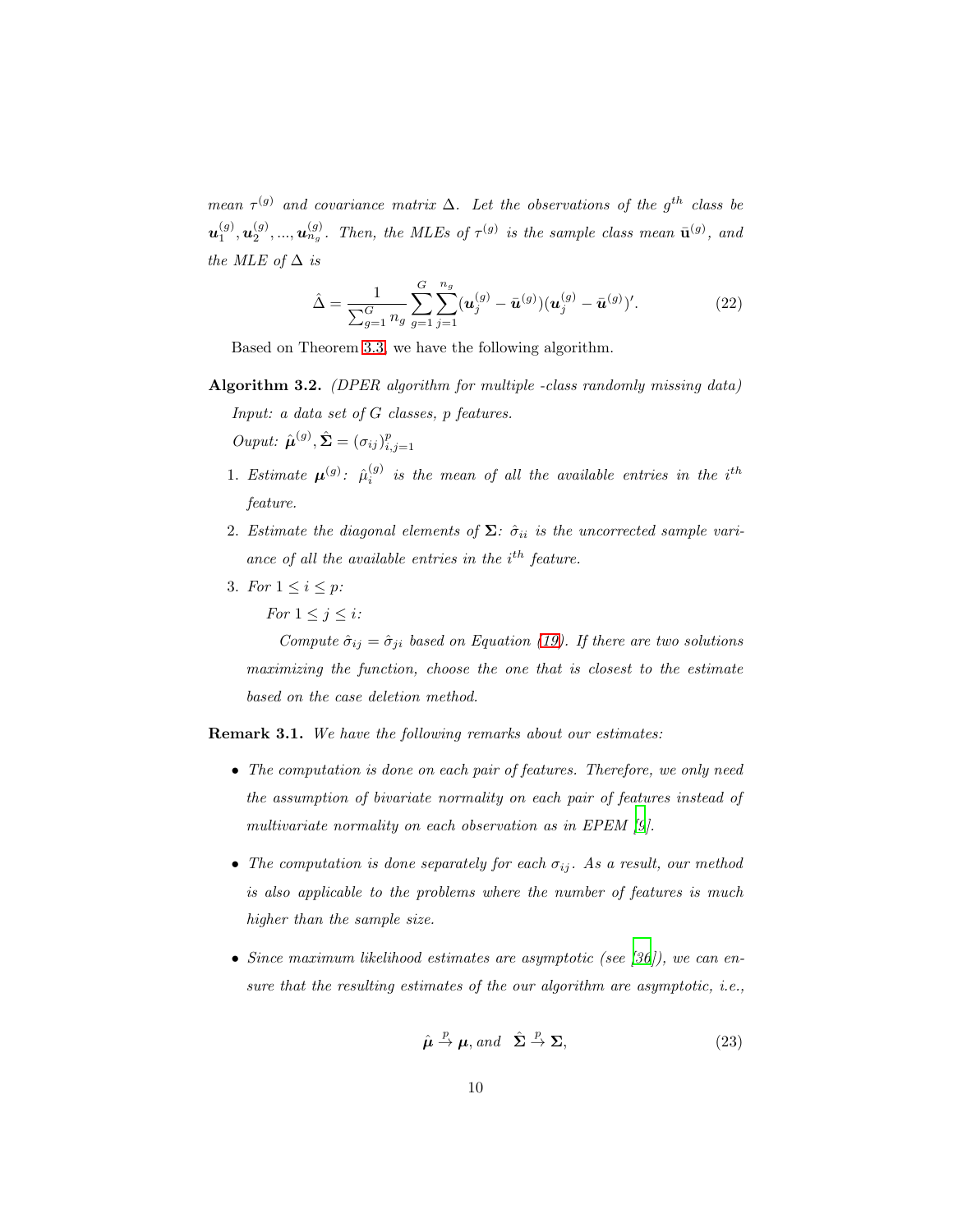*where*  $\stackrel{p}{\rightarrow}$  *denotes convergence in probability for each element of the matrix*  $\hat{\boldsymbol{\mu}}$  or  $\hat{\boldsymbol{\Sigma}}$ *.* 

# <span id="page-10-0"></span>4. Experiments

This section describes all data sets, the implementation of the proposed techniques, and experimental results in detail.

#### *4.1. Settings*

To illustrate the efficiency of our algorithm, we compare the results of the proposed method the following methods: SOFT-IMPUTE [\[4\]](#page-17-3), by Nuclear Norm Minimization [\[5\]](#page-17-4), MissForest [\[13\]](#page-18-6) and Multiple Imputation by Chained Equation (MICE) [\[2\]](#page-17-1). We implement these methods via packages  $fancyimpute<sup>1</sup>$  $fancyimpute<sup>1</sup>$  $fancyimpute<sup>1</sup>$ ,  $impyute<sup>2</sup>$  $impyute<sup>2</sup>$  $impyute<sup>2</sup>$ , *missingpy*[3](#page-11-2) , and *scikit-learn*[4](#page-11-3) .

When using iterative methods for small data sets, we use the default options in the packages *fancyimpute, sklearn* and *impyute*. Specifically, the maximum number of iterations is 100 for SOFT-IMPUTE, MICE, Nuclear Norm Minimization, and 10 for MissForest. For big data sets (MNIST & Fashion MNIST), the maximum number of iterations for MICE and Nuclear Norm Minimization are reduced to 10 instead due to expensive memory and time requirements.

The experiments on small data sets are ran directly on *Google Colaboratory*[5](#page-11-4) . Meanwhile, the experiments on large data sets are run on a Linux machine with 130 GB RAM, 40 processing units. We terminate an experiment if no result is produced after five hours of running or when having out-of-memory issues, and denote this as NA in the result tables (Tables [2](#page-13-0) and [3\)](#page-14-0).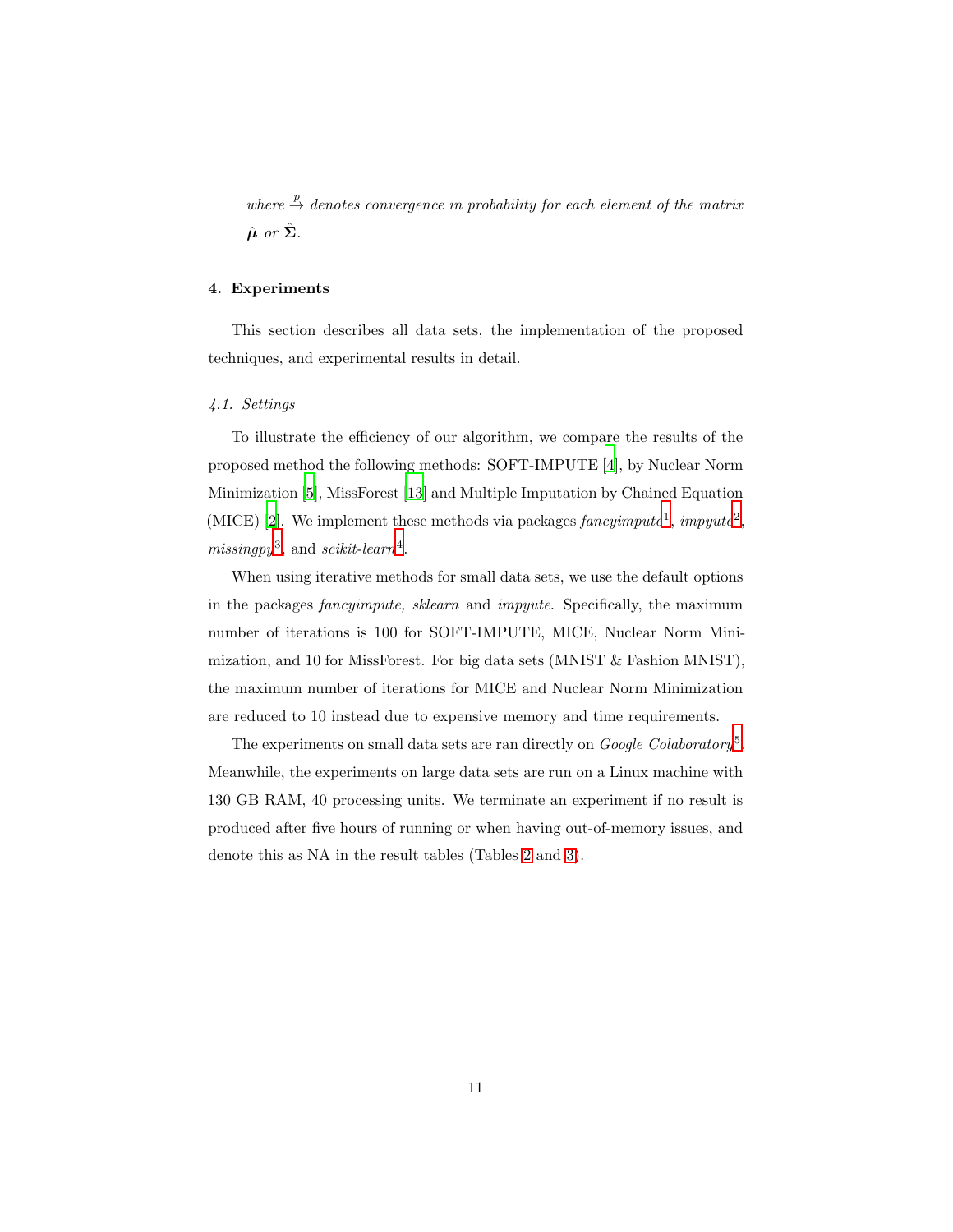| data set      | $#$ Classes | $#$ Features | $#$ Samples |
|---------------|-------------|--------------|-------------|
| Iris          |             |              | 150         |
| Wine          | 3           | 13           | 178         |
| Seeds         | 3           |              | 210         |
| Inosphere     | 2           | $34(32^*)$   | 351         |
| <b>MNIST</b>  | 10          | $784(649^*)$ | 70000       |
| Fashion MNIST | 10          | 784          | 70000       |

<span id="page-11-5"></span>Table 1: Descriptions of data sets used in the experiments

#### *4.2. Datasets*

We perform the experiments on the following data sets from the Machine Learning Database Repository at the University of California, Irvine [\[37\]](#page-21-3): Iris, Wine, Seeds, and Ionosphere. Besides, we do experiments on two large data sets: Fashion MNIST [\[38\]](#page-21-4) and MNIST[\[39](#page-21-5)]. Fashion MNIST is a large data set of clothing images, consisting of 60000 training images and 10000 testing images of size  $28 \times 28$ , and MNIST is a data set of handwritten digits, also having 60000 training images and 10000 testing images of size  $28 \times 28$ . Each of these two data sets has ten labels.

Table [1](#page-11-5) shows a summary of all data sets used in the experiment. For each data set, we normalize by removing the mean and scaling to unit variance all features. We delete the first column for Ionosphere, where the values are the same within one of the classes, and the second column, where all entries are 0. Lastly, for the MNIST, we delete 135 columns with no more than ten nonzero values (Note that we have ten classes. If one class has a column of all zeros, then the sample covariance matrix for that class is a degenerate matrix.)

<sup>1</sup><https://pypi.org/project/fancyimpute/>

<span id="page-11-0"></span> $^{2}$ <https://pypi.org/project/impyute/>

<span id="page-11-1"></span><sup>3</sup><https://pypi.org/project/missingpy/>

<span id="page-11-2"></span><sup>4</sup><https://scikit-learn.org/>

<span id="page-11-4"></span><span id="page-11-3"></span><sup>5</sup><https://colab.research.google.com/>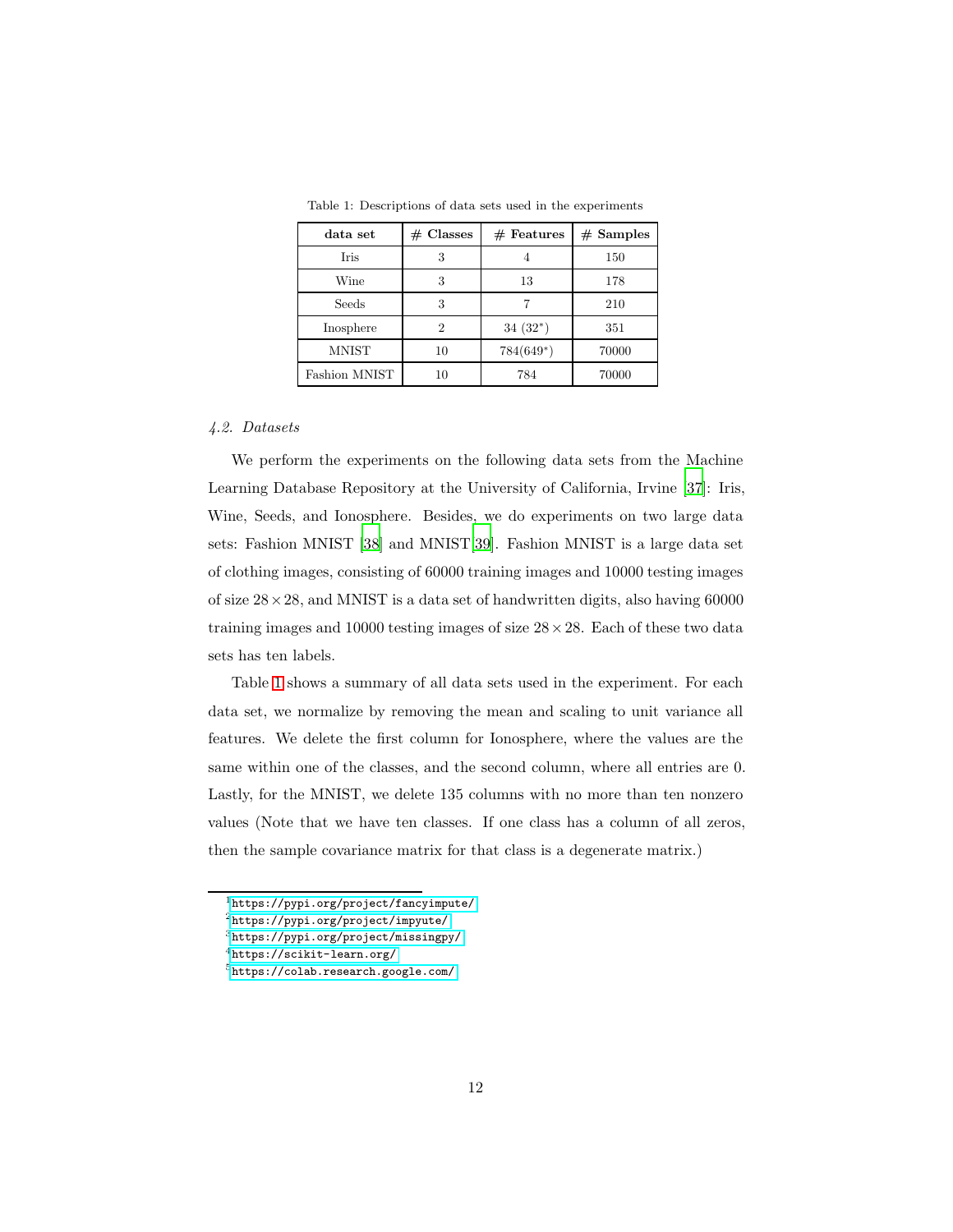#### *4.3. Evaluation Metrics*

For evaluation, we use the following metric [\[9\]](#page-18-2), which is the sum of the average difference of each entry in the mean/common covariance matrix.

$$
r = \frac{||\boldsymbol{\mu} - \hat{\boldsymbol{\mu}}||_F}{n_{\boldsymbol{\mu}}} + \frac{||\boldsymbol{\Sigma} - \hat{\boldsymbol{\Sigma}}||_F}{n_{\boldsymbol{\Sigma}}},
$$
\n(24)

where  $\|\cdot\|$  is the Frobenius norm;  $\hat{\boldsymbol{\mu}}, \hat{\boldsymbol{\Sigma}}$  are estimated values derived from DPER for  $\mu$ ,  $\Sigma$  respectively;  $n_{\mu}$ ,  $n_{\Sigma}$  are the corresponding number of entries in  $\mu$ ,  $\Sigma$ and the ground truth  $\mu$ ,  $\Sigma$  are calculated from the full data without missing values (because we do not know the true value of  $\mu$ ,  $\Sigma$ ). Note that unlike the mean square error, this evaluation measure takes into account the number of entries in the means and the covariance matrix instead.

#### *4.4. Results and Discussion*

Noticeably, we do not conduct any experiment about single class randomly missing data. The reason is that the multiple-class problem assuming equal covariance matrices problem boils down to one-class sub-problems as explained in Section [3.](#page-4-0)

Table [2](#page-13-0) shows that without the assumption of equal covariance matrices, DPER gives the best result on every data set except for the Ionosphere. Interestingly, there is little distinction between DPER with MICE and SOFT-IMPUTE at lower missing rates, but the higher the missing rate, the better DPER performs against its peers. Considering the Seeds data set, for example, at 20% missing rate, DPER gives the same best 0.004 error rate as MICE, but at 80% missing rate, the 0.009 error rate of DPER is less than half of the others.

From Table [3,](#page-14-0) we see that under the equal covariance assumption, DPER gives the best results on all of the missing rates on every data sets except for Ionosphere and MNIST. Still, for Ionosphere and MNIST, DPER's performance is competitive against other approaches. When it does not perform best, the best method can only improve slightly than DPER (the maximum difference is 0.001 for Ionosphere and  $0.1e-4$  for MNIST). Again, there is little distinction between DPER with other approaches at lower missing rates, but the higher the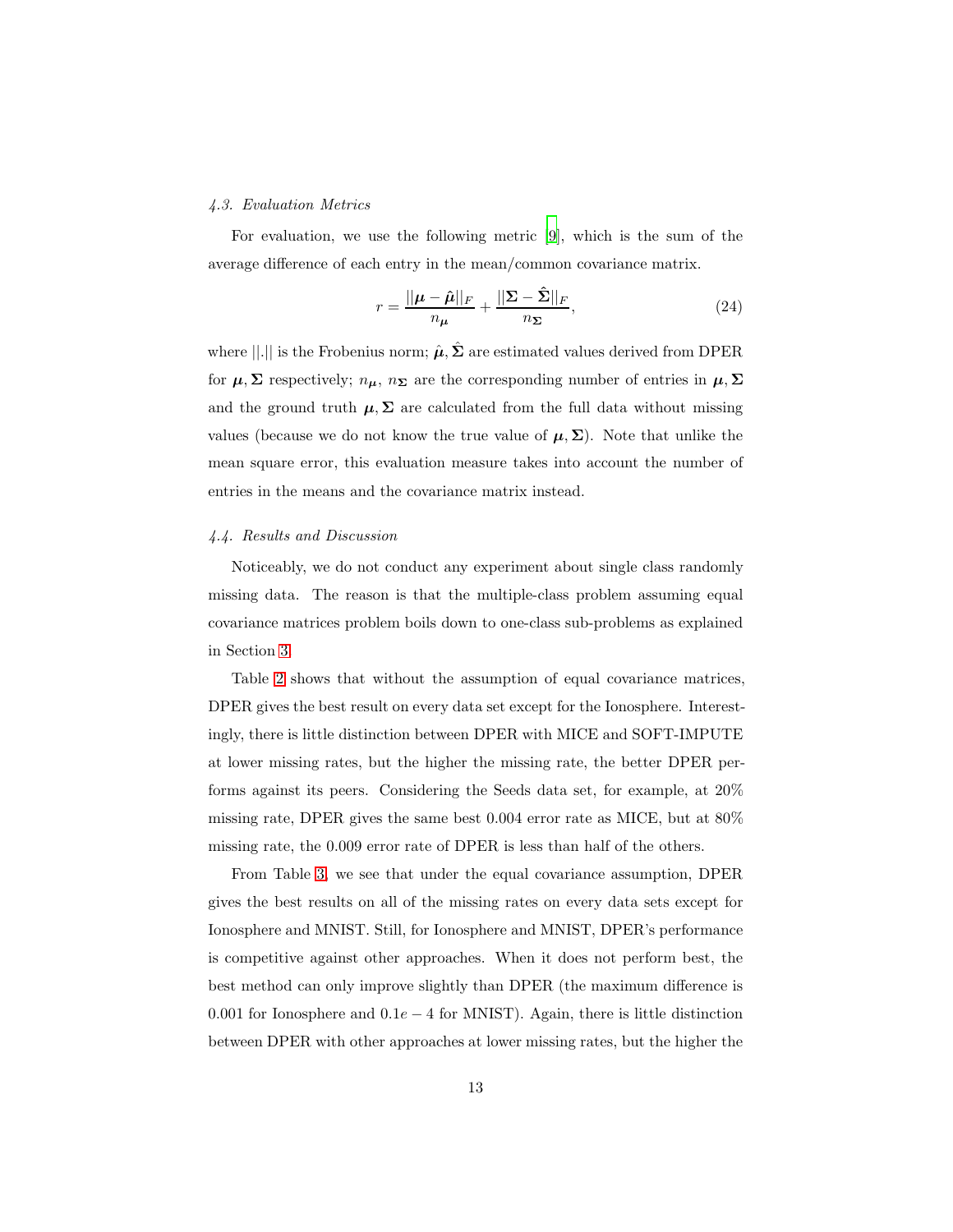| data set                      | <b>Missing</b> | <b>DPER</b> | MICE          | SOFT-         | Nuclear       | <b>MissForest</b> |
|-------------------------------|----------------|-------------|---------------|---------------|---------------|-------------------|
|                               | $Rate(\%)$     |             |               | <b>IMPUTE</b> | Norm          |                   |
| Seeds                         | 20%            | 0.004       | 0.004         | 0.007         | 0.522         | 0.52              |
|                               | $35\%$         | 0.008       | $0.009\,$     | 0.015         | 0.517         | 0.543             |
|                               | $50\%$         | 0.007       | 0.01          | 0.016         | 0.459         | 0.504             |
|                               | $65\%$         | 0.009       | 0.017         | 0.025         | 0.489         | $0.607\,$         |
|                               | $80\%$         | 0.009       | 0.025         | 0.028         | 0.486         | 0.647             |
| Iris                          | $20\%$         | 0.007       | 0.009         | 0.013         | 0.693         | 0.71              |
|                               | $35\%$         | 0.009       | 0.015         | 0.025         | 0.665         | 0.857             |
|                               | 50%            | 0.006       | 0.017         | 0.026         | 0.597         | 0.812             |
|                               | $65\%$         | 0.013       | 0.033         | 0.049         | 0.672         | 0.998             |
|                               | $80\%$         | 0.024       | 0.035         | 0.049         | 0.616         | 0.951             |
|                               | $20\%$         | 0.005       | 0.005         | 0.006         | 0.27          | 0.288             |
|                               | $35\%$         | 0.009       | $0.01\,$      | 0.012         | 0.256         | 0.277             |
| Wine                          | 50%            | 0.008       | 0.011         | $\,0.016\,$   | 0.239         | 0.276             |
|                               | $65\%$         | 0.012       | 0.014         | 0.023         | 0.229         | 0.304             |
|                               | $80\%$         | 0.013       | 0.018         | 0.025         | 0.215         | $0.286\,$         |
|                               | $20\%$         | 0.003       | 0.004         | 0.003         | 0.67          | 0.717             |
|                               | $35\%$         | 0.004       | 0.005         | 0.005         | 0.615         | 0.704             |
| Ionosphere                    | $50\%$         | 0.006       | 0.005         | 0.005         | 0.57          | 0.693             |
|                               | $65\%$         | 0.007       | 0.006         | 0.007         | 0.531         | 0.688             |
|                               | $80\%$         | 0.008       | $0.01\,$      | 0.009         | 0.511         | 0.682             |
| $\mathop{\rm MNIST}\nolimits$ | 20%            | $0.4e-4$    | NA            | $0.5e-4$      | NA            | NA                |
|                               | $35\%$         | $0.5e-4$    | $\mathrm{NA}$ | $0.9e-4$      | $\mathrm{NA}$ | $\mathrm{NA}$     |
|                               | $50\%$         | $0.7e-4$    | $\mathrm{NA}$ | $1.4e-4$      | ΝA            | ΝA                |
|                               | $65\%$         | $0.8e-4$    | ΝA            | $2e-4$        | ΝA            | ΝA                |
|                               | $80\%$         | $0.9e-4$    | $\mathrm{NA}$ | $2.5e-4$      | $\mathrm{NA}$ | NA                |
| Fashion MNIST                 | $20\%$         | $0.3e-4$    | ΝA            | $0.4e-4$      | ΝA            | ΝA                |
|                               | $35\%$         | $0.4e-4$    | ΝA            | $0.7e-4$      | ΝA            | $\mathrm{NA}$     |
|                               | $50\%$         | $0.5e-4$    | NA            | $0.9e-4$      | NA            | ΝA                |
|                               | $65\%$         | $0.6e-4$    | $\mathrm{NA}$ | $1.3e-4$      | $\mathrm{NA}$ | $\mathrm{NA}$     |
|                               | $80\%$         | $0.8e-4$    | $\mathrm{NA}$ | $1.6e-4$      | ΝA            | ΝA                |

<span id="page-13-0"></span>Table 2: Parameters estimation errors without equal covariance matrix assumption

 $\mathsf{r}$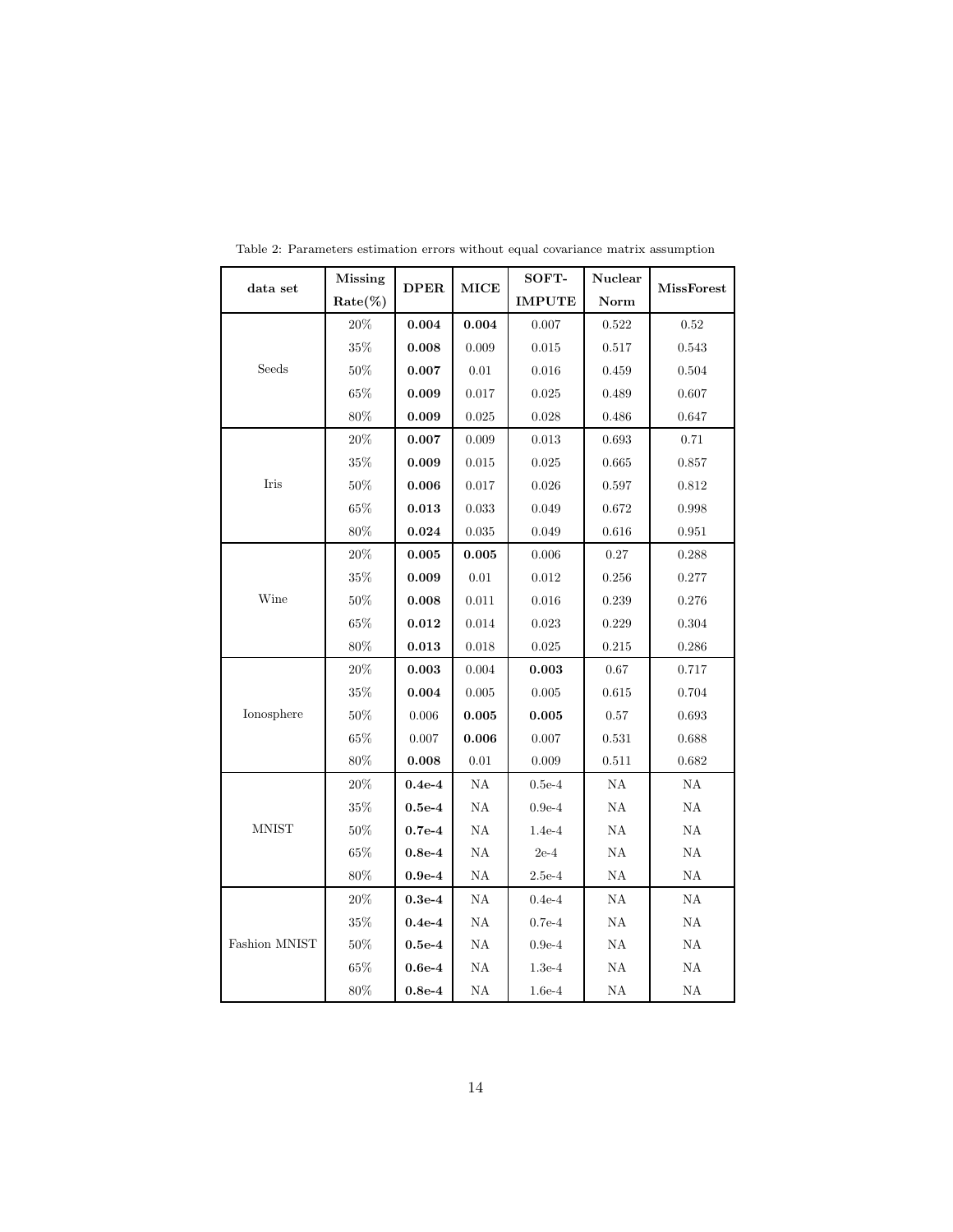| data set                       | <b>Missing</b> | <b>DPER</b> | MICE          | SOFT-         | Nuclear       | <b>MissForest</b> |
|--------------------------------|----------------|-------------|---------------|---------------|---------------|-------------------|
|                                | $Rate(\%)$     |             |               | <b>IMPUTE</b> | Norm          |                   |
| Seeds                          | $20\%$         | $\,0.004\,$ | 0.003         | $0.005\,$     | $0.005\,$     | 0.004             |
|                                | $35\%$         | 0.007       | 0.006         | 0.01          | 0.01          | 0.008             |
|                                | $50\%$         | 0.009       | 0.013         | 0.02          | 0.019         | 0.011             |
|                                | $65\%$         | 0.008       | 0.014         | 0.024         | 0.023         | 0.016             |
|                                | 80%            | 0.014       | 0.034         | 0.033         | 0.025         | 0.019             |
| Iris                           | $20\%$         | 0.008       | 0.008         | 0.014         | 0.014         | 0.01              |
|                                | $35\%$         | 0.01        | 0.018         | 0.029         | 0.028         | 0.017             |
|                                | $50\%$         | 0.012       | 0.029         | 0.043         | 0.04          | 0.021             |
|                                | $65\%$         | 0.01        | 0.03          | 0.045         | 0.042         | 0.037             |
|                                | $80\%$         | 0.016       | 0.049         | 0.069         | 0.061         | 0.042             |
|                                | $20\%$         | 0.005       | 0.006         | 0.007         | 0.007         | 0.005             |
| Wine                           | $35\%$         | 0.006       | 0.009         | 0.011         | 0.011         | 0.007             |
|                                | $50\%$         | 0.009       | $0.01\,$      | 0.016         | 0.015         | 0.01              |
|                                | $65\%$         | 0.009       | 0.014         | 0.021         | 0.02          | 0.013             |
|                                | $80\%$         | 0.012       | 0.021         | 0.025         | 0.023         | 0.017             |
|                                | 20%            | 0.004       | 0.003         | 0.003         | 0.003         | 0.003             |
|                                | $35\%$         | 0.005       | 0.004         | 0.004         | 0.004         | 0.004             |
| Ionosphere                     | 50%            | 0.006       | $0.006\,$     | 0.006         | 0.006         | 0.005             |
|                                | $65\%$         | 0.008       | 0.007         | 0.008         | 0.007         | 0.007             |
|                                | $80\%$         | 0.008       | 0.01          | 0.009         | 0.009         | 0.008             |
| <b>MNIST</b>                   | $20\%$         | $0.4e-4$    | ΝA            | $0.3e-4$      | NA            | $\mathrm{NA}$     |
|                                | $35\%$         | $0.5e-4$    | ΝA            | $0.4e-4$      | ΝA            | ΝA                |
|                                | $50\%$         | $0.6e-4$    | $\mathrm{NA}$ | $0.6e-4$      | $\mathrm{NA}$ | NA                |
|                                | $65\%$         | $0.8e-4$    | $\mathrm{NA}$ | $0.7e-4$      | NA            | NA                |
|                                | $80\%$         | $1e-4$      | $\mathrm{NA}$ | $0.9e-4$      | $_{\rm NA}$   | NA                |
| $\operatorname{Fashion}$ MNIST | $20\%$         | $0.3e-4$    | ΝA            | $0.4e-4$      | ΝA            | ΝA                |
|                                | $35\%$         | $0.4e-4$    | ΝA            | $0.7e-4$      | NA            | ΝA                |
|                                | $50\%$         | $0.5e-4$    | NA            | $1e-4$        | NA            | NA                |
|                                | $65\%$         | $0.6e-4$    | $\mathrm{NA}$ | $1.3e-4$      | $\mathrm{NA}$ | $\mathrm{NA}$     |
|                                | $80\%$         | $0.7e-4$    | $\mathrm{NA}$ | 1.7e-4        | NA            | ΝA                |

<span id="page-14-0"></span>Table 3: Parameters estimation errors under the equal covariance matrix assumption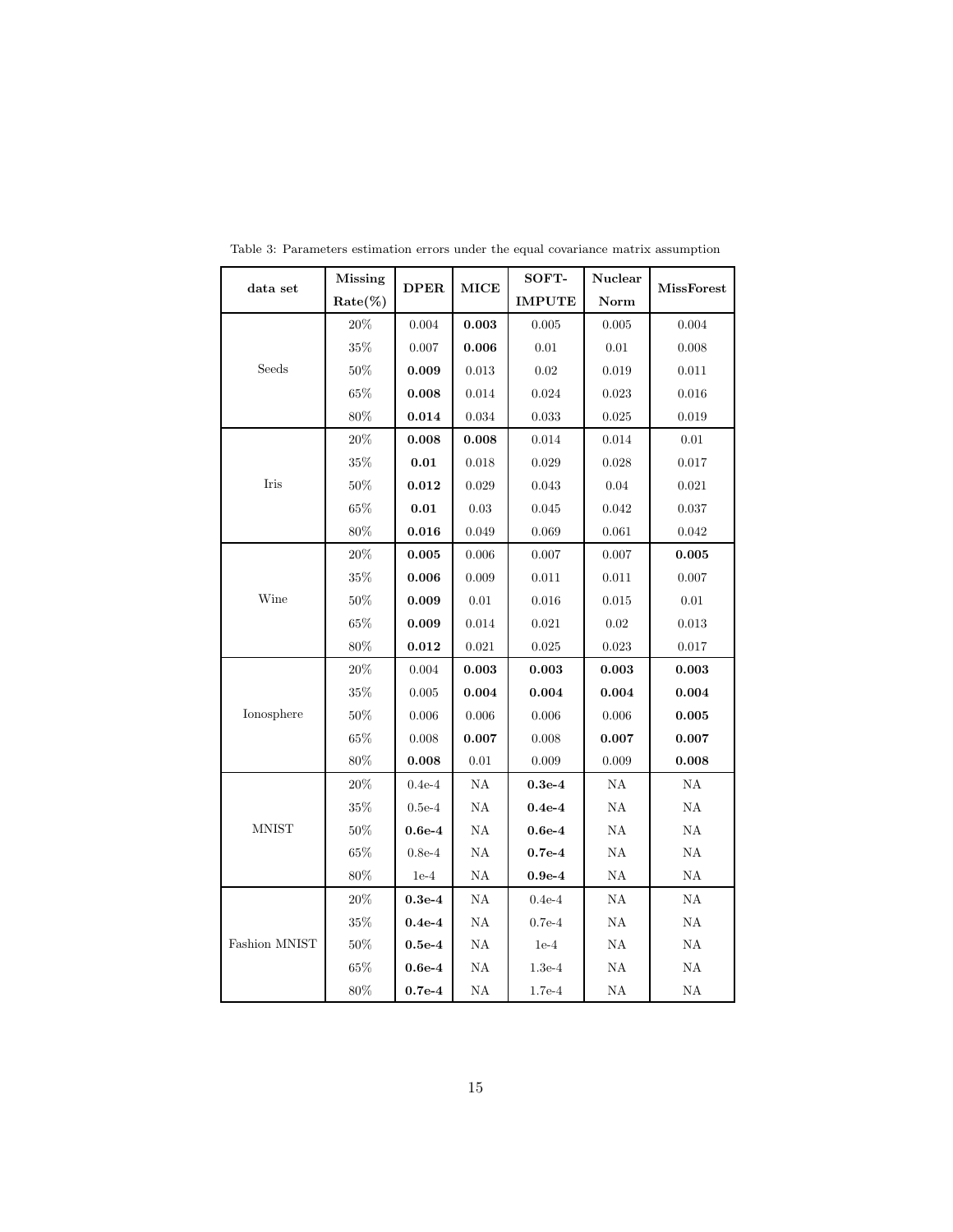missing rate, the better DPER performs against its peers. For instance, at 20% missing rate in the Iris data set, the best error rate 0.008 of DPER is equal to MICE, but at 80% missing rate, the 0.016 error rate of DPER is less than half of the rest.

It is worth noting whether to assume the covariance matrices are equal or not depends on the application and the nature of data sets. Demonstratively, from Tables [2](#page-13-0) and [3,](#page-14-0) one can also see how this assumption affects the algorithms. First, the assumption seems to benefit DPER at high missing rates (65%, 80%) on small data sets (Seeds, Iris). For example, at 80% of missing values on Iris, there is a  $1/3$  reduction in the 0.024 error rate of DPER with the equal covariance assumption. Yet, improvement may not happen in all small data sets with lower missing rates. For the Wine dataset, at 50%, the experiment with the assumption gives the error rate about 0.009. Meanwhile, it is approximately 0.008 without this assumption. There is no clear pattern on the effects of the equal covariance assumption for MICE and SOFT-IMPUTE datasets.

Meanwhile, Nuclear Norm and MissForest datasets have a significantly better performance with the assumption. As an indication, with 20% missing rate in the Ionosphere data set, the 0.717 error rate of MissForest reduces over 99% to 0.005 in Table [3.](#page-14-0) The result suggests that for smaller data sets, the equal covariance matrix assumption benefits Nuclear Norm and MissForest significantly. It may be due to the number of samples used for the covariance estimation is lower without the assumption.

The parameter estimation on large data sets such as MNIST and Fashion MNIST, DPER gives small error rates. Since the populational means and covariance matrix are unknown, one can evaluate the estimation on the complete data sets (i.e., the data sets before the missing data simulation). It implies that with DPER, we can approximate means and covariance matrices with almost identical results with the complete data set. This result is reasonable since the Multivariate Central Limit Theorem suggests the maximum likelihood parameter approximation gets better with the increment of sample size, and these data sets are large. Remarkable, only the results for DPER and SOFT-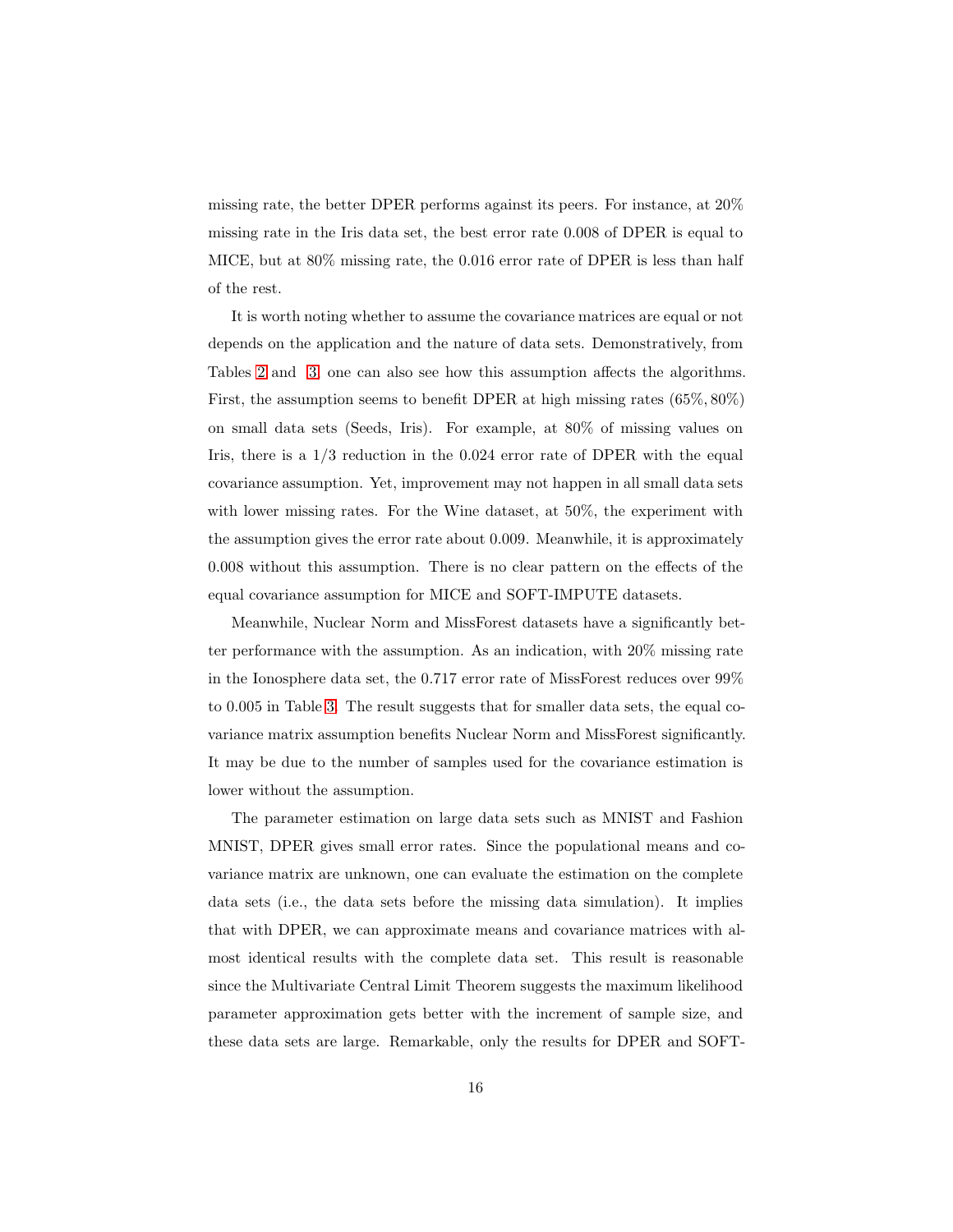IMPUTE are available for these two data sets. Among the available methods, DPER is the fastest one with minimum run-time for parameter estimation on MNIST at 69.54s, while SOFT-IMPUTE is the second fastest (165.15s), respectively. For other approaches, the corresponding outcomes are not available due to memory-bound or running-time bound. Therefore, we can deduce that DPER and SOFT-IMPUTE are more suitable than MICE, Nuclear Norm, and MissForest for large data sets.

#### <span id="page-16-0"></span>5. Conclusion

In this paper, we have derived formulas and provided algorithms to compute the mean and covariance matrices from the data suitable for both small and large data sets, hence providing an approximation to the data's underlying distribution(s). We illustrate the power of our methods by experiments, which show that while iterative methods may not handle the missing data problem for big data sets, our approach can still find the parameter rapidly without requiring extensive memory and computation time. As the estimation is done for each pair of features, the proposed method is also applicable to problems where the number of features is much higher than the sample size.

Yet, our methods still have several drawbacks and room for improvement. First, when the distribution of the data is highly skewed [\[40\]](#page-21-6), the bivariate normal distribution might not be a good approximator. Therefore, when the pair of features is highly skewed, other methods rather than DPER may be utilized for that pair of features.

Second, the computation is done separately for each  $\sigma_{ij}$  that only requires the data of the ith and jth features. It also means we have not used the extra information from the data set's other features. Also, separate computation for each of  $\sigma_{ij}$  means we could parallelize the algorithm even further. These will be the topics for our future research. We also publish all codes related to the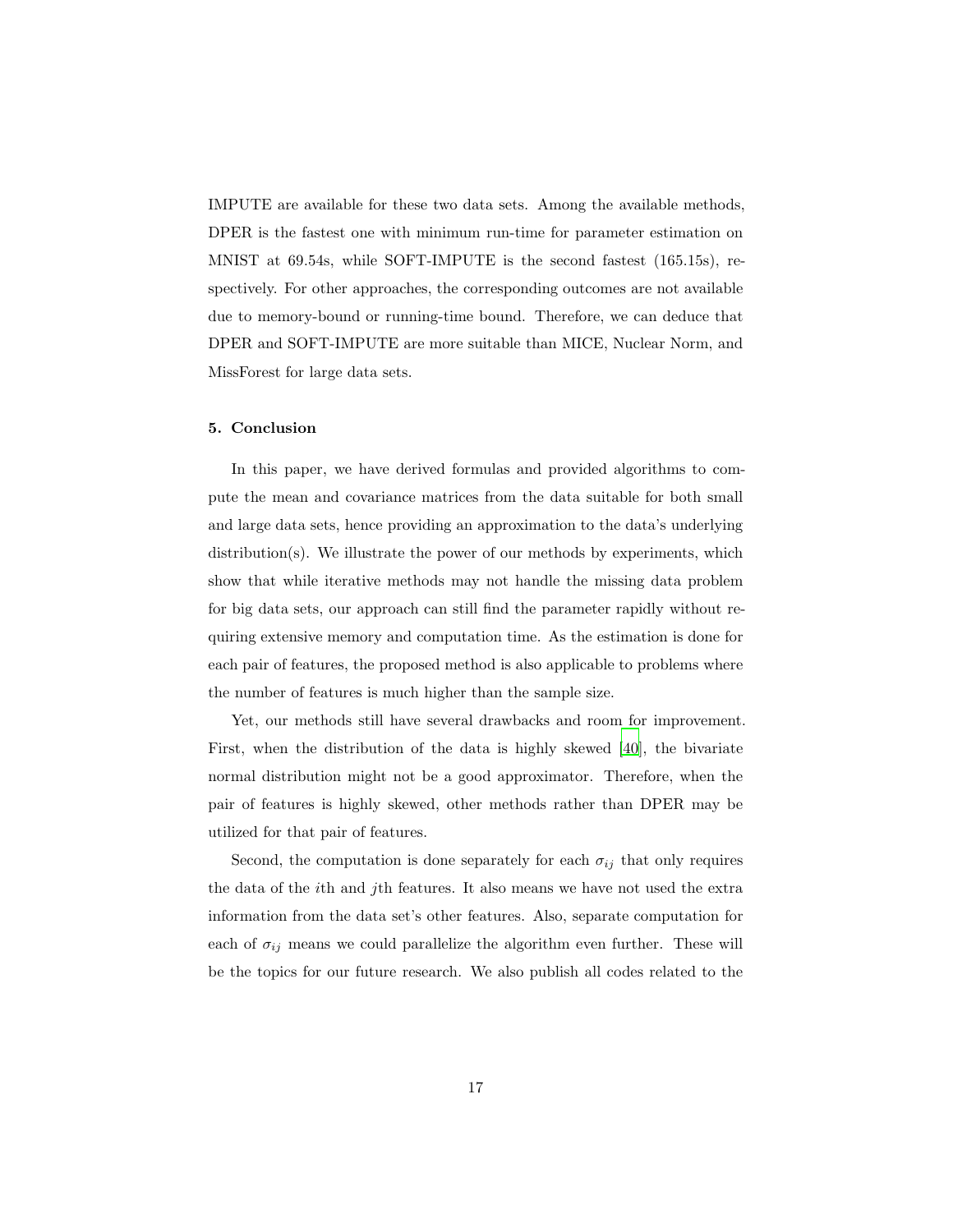experiments in one Github repository<sup>[6](#page-17-6)</sup>.

#### Acknowledgments

We want to thank the University of Science, Vietnam National University in Ho Chi Minh City, and AISIA Research Lab in Vietnam for supporting us throughout this paper. This research is funded by Vietnam National University Ho Chi Minh City (VNU-HCM) under grant number C2021-18-03.

#### References

- <span id="page-17-0"></span>[1] V. N. Marivate, F. V. Nelwamodo, T. Marwala, Autoencoder, principal component analysis and support vector regression for data imputation, arXiv preprint arXiv:0709.2506 (2007).
- <span id="page-17-1"></span>[2] S. v. Buuren, K. Groothuis-Oudshoorn, mice: Multivariate imputation by chained equations in r, Journal of statistical software (2010) 1–68.
- <span id="page-17-2"></span>[3] H. Kim, G. H. Golub, H. Park, Missing value estimation for dna microarray gene expression data: local least squares imputation, Bioinformatics 21 (2) (2005) 187–198.
- <span id="page-17-3"></span>[4] R. Mazumder, T. Hastie, R. Tibshirani, Spectral regularization algorithms for learning large incomplete matrices, Journal of machine learning research 11 (Aug) (2010) 2287–2322.
- <span id="page-17-4"></span>[5] E. J. Candès, B. Recht, Exact matrix completion via convex optimization, Foundations of Computational mathematics 9 (6) (2009) 717.
- <span id="page-17-5"></span>[6] M. G. Rahman, M. Z. Islam, Missing value imputation using a fuzzy clustering-based em approach, Knowledge and Information Systems 46 (2) (2016) 389–422.

<span id="page-17-6"></span> $6$ <https://github.com/thunguyen177/DPER>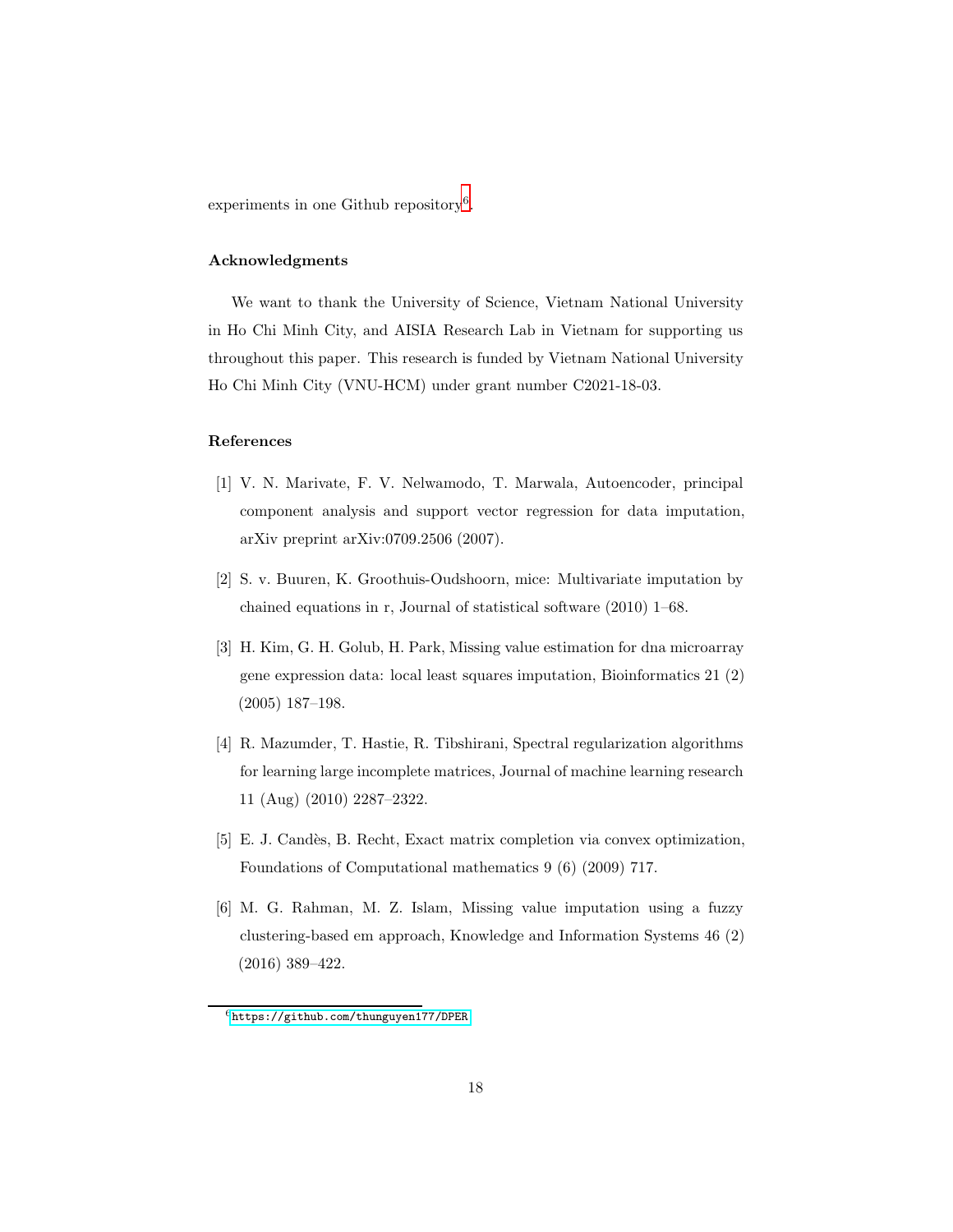- <span id="page-18-0"></span>[7] L. F. Burgette, J. P. Reiter, Multiple imputation for missing data via sequential regression trees, American journal of epidemiology 172 (9) (2010) 1070–1076.
- <span id="page-18-1"></span>[8] A. F. Costa, M. S. Santos, J. P. Soares, P. H. Abreu, Missing data imputation via denoising autoencoders: the untold story, in: International Symposium on Intelligent Data Analysis, Springer, 2018, pp. 87–98.
- <span id="page-18-2"></span>[9] T. Nguyen, D. H. Nguyen, H. Nguyen, B. T. Nguyen, B. A. Wade, Epem: Efficient parameter estimation for multiple class monotone missing data, Information Sciences 567 (2021) 1–22. [doi:https://doi.org/10.1016/j.ins.2021.02.077](https://doi.org/https://doi.org/10.1016/j.ins.2021.02.077).
- <span id="page-18-3"></span>[10] J. Fan, Y. Zhang, M. Udell, Polynomial matrix completion for missing data imputation and transductive learning, in: Proceedings of the AAAI Conference on Artificial Intelligence, Vol. 34, 2020, pp. 3842–3849.
- <span id="page-18-4"></span>[11] S. M Mostafa, A. S Eladimy, S. Hamad, H. Amano, Cbrl and cbrc: Novel algorithms for improving missing value imputation accuracy based on bayesian ridge regression, Symmetry 12 (10) (2020) 1594.
- <span id="page-18-5"></span>[12] M. Templ, A. Kowarik, P. Filzmoser, Iterative stepwise regression imputation using standard and robust methods, Computational Statistics & Data Analysis 55 (10) (2011) 2793–2806.
- <span id="page-18-6"></span>[13] D. J. Stekhoven, P. Bühlmann, Missforest—non-parametric missing value imputation for mixed-type data, Bioinformatics 28 (1) (2012) 112–118.
- <span id="page-18-7"></span>[14] M. G. Rahman, M. Z. Islam, Missing value imputation using decision trees and decision forests by splitting and merging records: Two novel techniques, Knowledge-Based Systems 53 (2013) 51–65.
- <span id="page-18-8"></span>[15] I. Fortes, L. Mora-López, R. Morales, F. Triguero, Inductive learning models with missing values, Mathematical and Computer Modelling 44 (9-10) (2006) 790–806.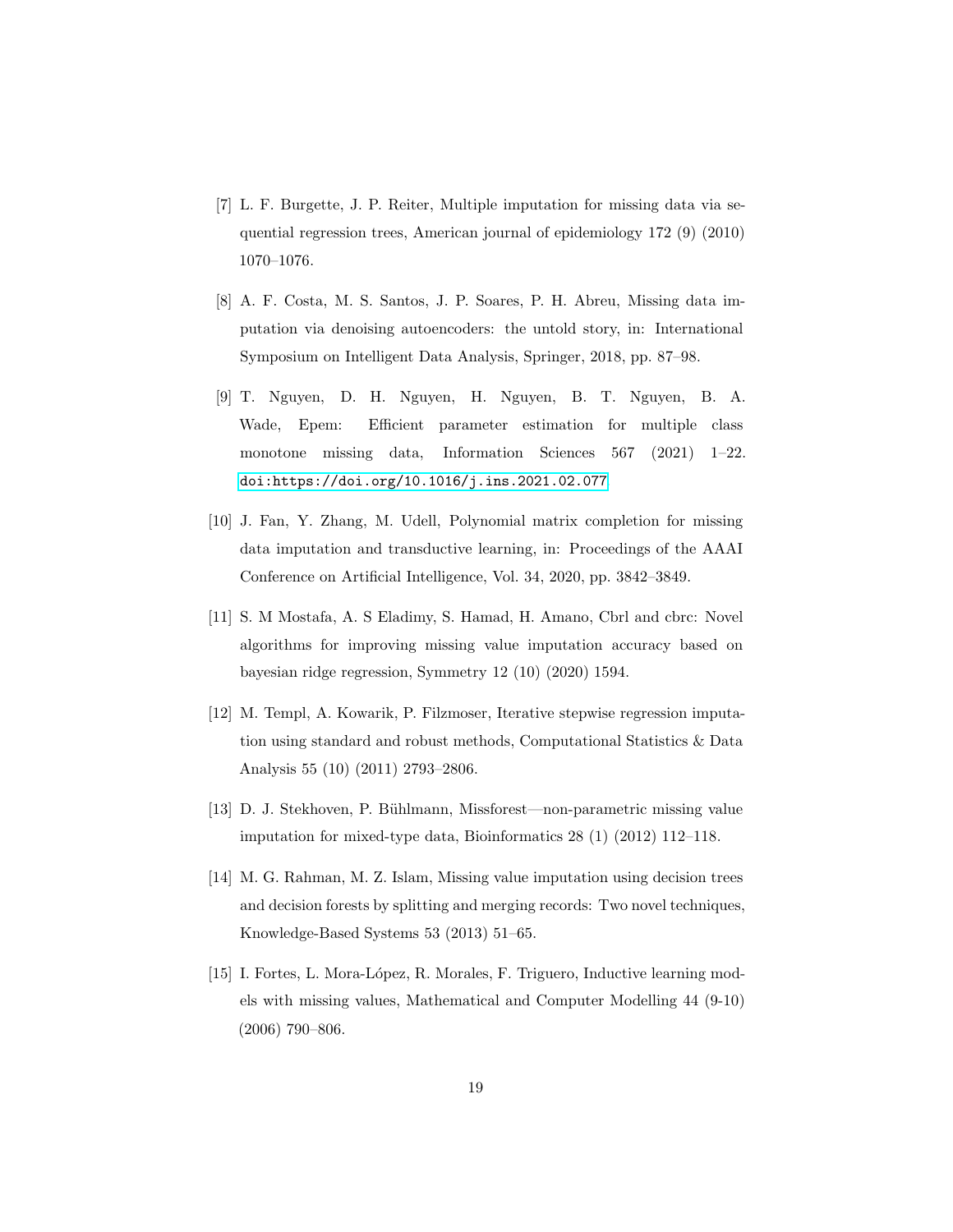- <span id="page-19-0"></span>[16] I. B. Aydilek, A. Arslan, A hybrid method for imputation of missing values using optimized fuzzy c-means with support vector regression and a genetic algorithm, Information Sciences 233 (2013) 25–35.
- <span id="page-19-1"></span>[17] P. J. García-Laencina, J.-L. Sancho-Gómez, A. R. Figueiras-Vidal, Pattern classification with missing data: a review, Neural Computing and Applications 19 (2) (2010) 263–282.
- <span id="page-19-2"></span>[18] R. Razavi-Far, B. Cheng, M. Saif, M. Ahmadi, Similarity-learning information-fusion schemes for missing data imputation, Knowledge-Based Systems 187 (2020) 104805.
- <span id="page-19-3"></span>[19] R. Razavi-Far, M. Saif, Imputation of missing data using fuzzy neighborhood density-based clustering, in: 2016 IEEE International Conference on Fuzzy Systems (FUZZ-IEEE), IEEE, 2016, pp. 1834–1841.
- <span id="page-19-4"></span>[20] G. Chhabra, V. Vashisht, J. Ranjan, Missing value imputation using hybrid k-means and association rules, in: 2018 International Conference on Advances in Computing, Communication Control and Networking (ICAC-CCN), IEEE, 2018, pp. 501–509.
- <span id="page-19-5"></span>[21] C. Gautam, V. Ravi, Data imputation via evolutionary computation, clustering and a neural network, Neurocomputing 156 (2015) 134–142.
- <span id="page-19-6"></span>[22] D. Sovilj, E. Eirola, Y. Miche, K.-M. Björk, R. Nian, A. Akusok, A. Lendasse, Extreme learning machine for missing data using multiple imputations, Neurocomputing 174 (2016) 220–231.
- <span id="page-19-7"></span>[23] A. J. Garcia, E. R. Hruschka, Naive bayes as an imputation tool for classification problems, in: Fifth International Conference on Hybrid Intelligent Systems (HIS'05), IEEE, 2005, pp. 3–pp.
- <span id="page-19-8"></span>[24] E. R. Hruschka, E. R. Hruschka, N. F. Ebecken, Bayesian networks for imputation in classification problems, Journal of Intelligent Information Systems 29 (3) (2007) 231–252.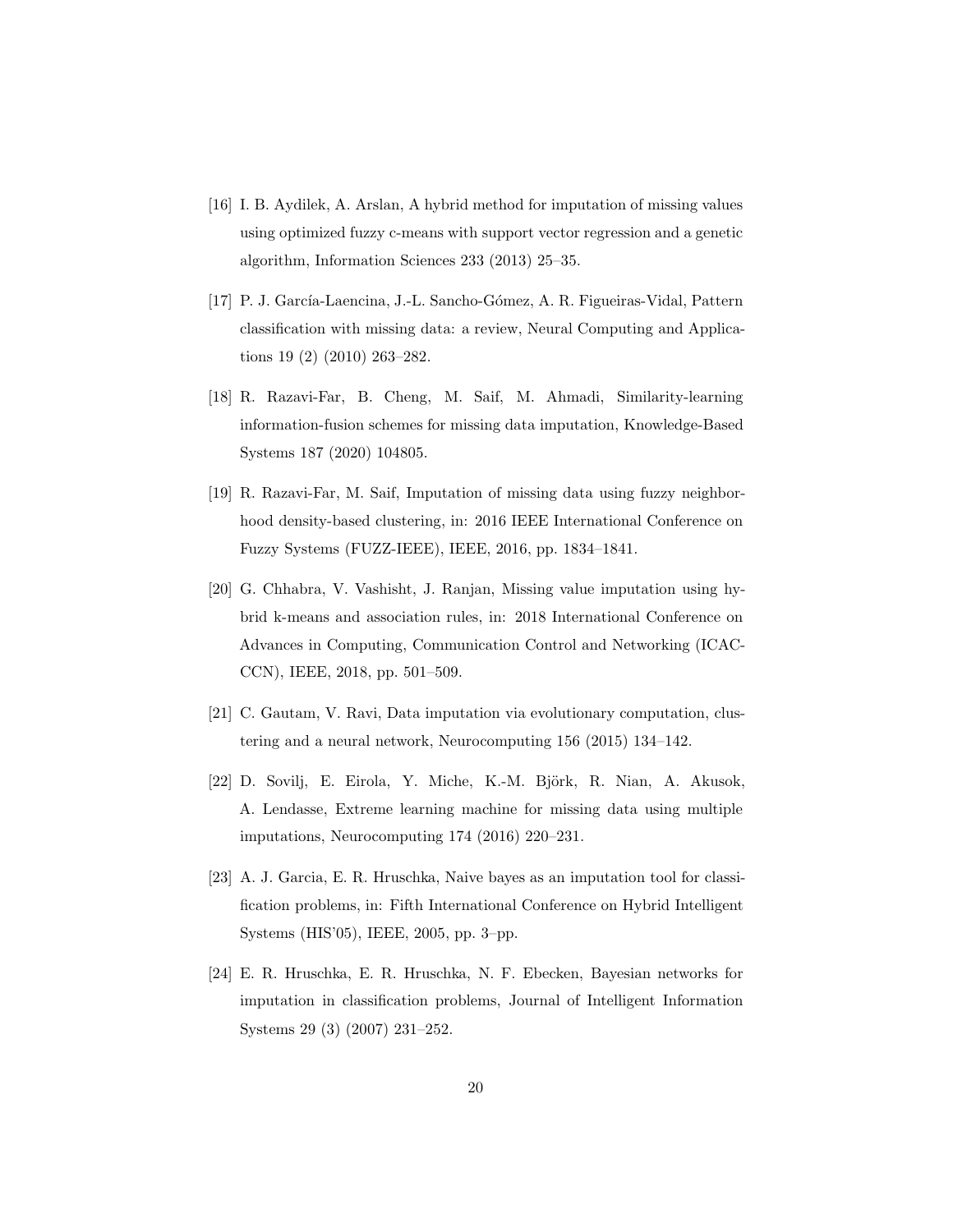- <span id="page-20-0"></span>[25] V. Audigier, F. Husson, J. Josse, Multiple imputation for continuous variables using a bayesian principal component analysis, Journal of statistical computation and simulation 86 (11) (2016) 2140–2156.
- <span id="page-20-1"></span>[26] L. Gondara, K. Wang, Multiple imputation using deep denoising autoencoders, arXiv preprint arXiv:1705.02737 (2017).
- <span id="page-20-2"></span>[27] I. Spinelli, S. Scardapane, A. Uncini, Missing data imputation with adversarially-trained graph convolutional networks, Neural Networks 129 (2020) 249–260.
- <span id="page-20-3"></span>[28] C. Leke, T. Marwala, Missing data estimation in high-dimensional datasets: A swarm intelligence-deep neural network approach, in: International Conference on Swarm Intelligence, Springer, 2016, pp. 259–270.
- <span id="page-20-4"></span>[29] A. Garg, D. Naryani, G. Aggarwal, S. Aggarwal, Dl-gsa: a deep learning metaheuristic approach to missing data imputation, in: International Conference on Sensing and Imaging, Springer, 2018, pp. 513–521.
- <span id="page-20-5"></span>[30] S. Yoon, S. Sull, Gamin: Generative adversarial multiple imputation network for highly missing data, in: Proceedings of the IEEE/CVF Conference on Computer Vision and Pattern Recognition, 2020, pp. 8456–8464.
- <span id="page-20-6"></span> $[31]$  C. Garcia, A. Esmin, D. Leite, I. Škrjanc, Evolvable fuzzy systems from data streams with missing values: With application to temporal pattern recognition and cryptocurrency prediction, Pattern Recognition Letters 128 (2019) 278–282.
- <span id="page-20-7"></span>[32] C. Garcia, D. Leite, I. Skrjanc, Incremental missing-data imputation for evolving fuzzy granular prediction, IEEE Transactions on Fuzzy Systems (2019).
- <span id="page-20-8"></span>[33] S. Nikfalazar, C.-H. Yeh, S. Bedingfield, H. A. Khorshidi, Missing data imputation using decision trees and fuzzy clustering with iterative learning, Knowledge and Information Systems 62 (6) (2020) 2419–2437.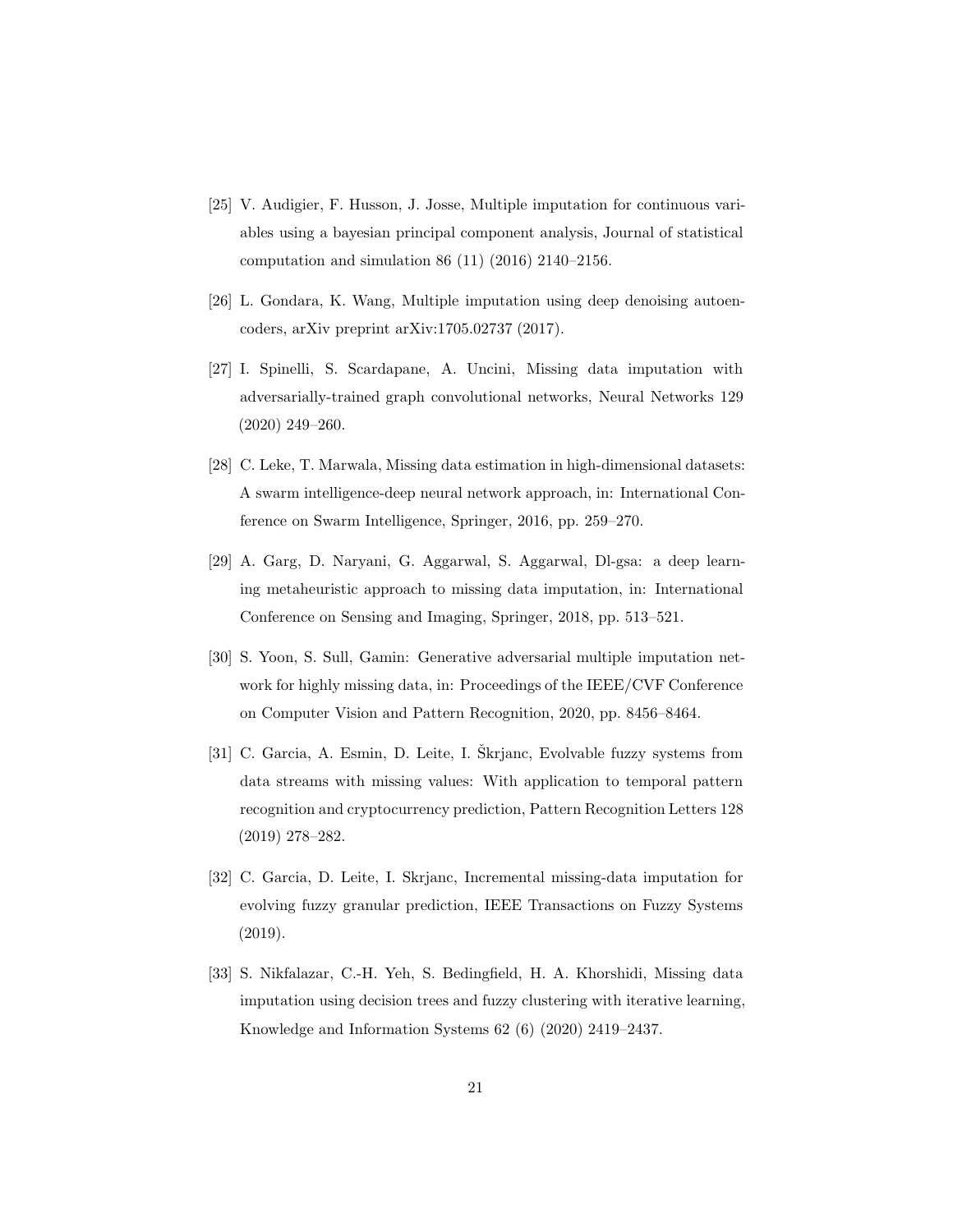- <span id="page-21-0"></span>[34] T. W. Anderson, Maximum likelihood estimates for a multivariate normal distribution when some observations are missing, Journal of the american Statistical Association 52 (278) (1957) 200–203.
- <span id="page-21-1"></span>[35] H. Fujisawa, A note on the maximum likelihood estimators for multivariate normal distribution with monotone data, Communications in Statistics-Theory and Methods 24 (6) (1995) 1377–1382.
- <span id="page-21-2"></span>[36] G. Casella, R. L. Berger, Statistical inference, Vol. 2, Duxbury Pacific Grove, CA, 2002.
- <span id="page-21-3"></span>[37] D. Dua, C. Graff, [UCI machine learning repository](http://archive.ics.uci.edu/ml) (2017). URL <http://archive.ics.uci.edu/ml>
- <span id="page-21-4"></span>[38] H. Xiao, K. Rasul, R. Vollgraf, Fashion-mnist: a novel image dataset for benchmarking machine learning algorithms, arXiv preprint arXiv:1708.07747 (2017).
- <span id="page-21-5"></span>[39] Y. LeCun, The mnist database of handwritten digits, http://yann. lecun. com/exdb/mnist/ (1998).
- <span id="page-21-6"></span>[40] K. V. Mardia, Measures of multivariate skewness and kurtosis with applications, Biometrika 57 (3) (1970) 519–530.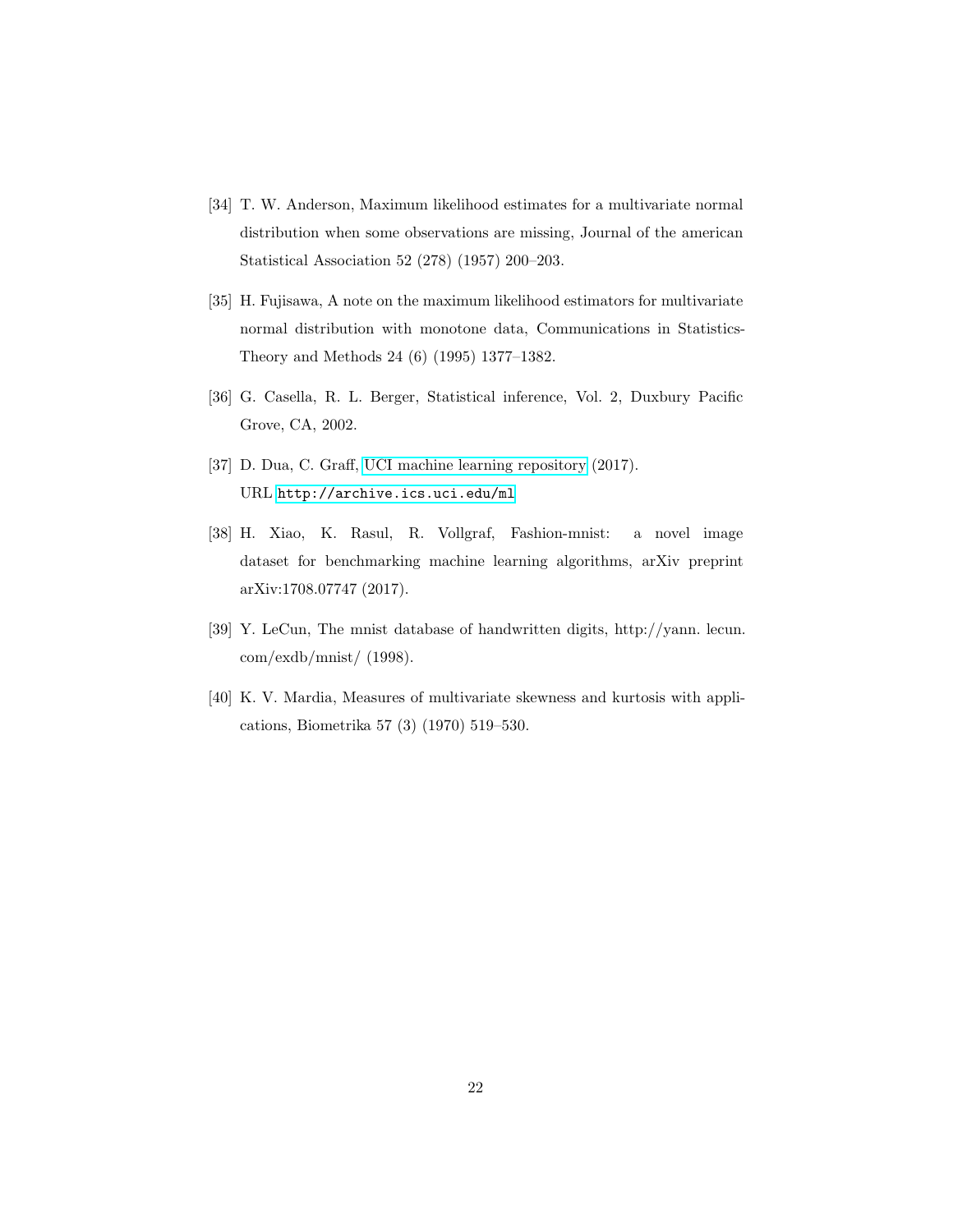# <span id="page-22-0"></span>Appendix A. Proof of Theorem [1](#page-8-3)

*Proof.* The log-likelihood of the data is

$$
l = \sum_{g=1}^{G} \sum_{j=1}^{n_g} \log f(\mathbf{u}_j^{(g)})
$$
 (A.1)

$$
= C - \frac{1}{2} \sum_{g=1}^{G} n_g \log |\Delta| - \frac{1}{2} \sum_{g=1}^{G} \sum_{j=1}^{n_g} \delta_j^{(g)}, \tag{A.2}
$$

where

$$
\delta_j^{(g)} = (\mathbf{u}_j^{(g)} - \boldsymbol{\tau}^{(g)})' \Delta^{-1} (\mathbf{u}_j^{(g)} - \boldsymbol{\tau}^{(g)}).
$$
 (A.3)

We have

$$
\frac{\partial \delta_j^{(g)}}{\partial \boldsymbol{\tau}^{(g)}} = \frac{\partial \delta_j^{(g)}}{\partial (\boldsymbol{u}_j^{(g)} - \boldsymbol{\tau}^{(g)})} \frac{\partial (\boldsymbol{u}_j^{(g)} - \boldsymbol{\tau}^{(g)})}{\partial \boldsymbol{\tau}^{(g)}} \\ = \Delta^{-1} (\boldsymbol{u}_j^{(g)} - \boldsymbol{\tau}^{(g)}).
$$

Hence,

$$
\frac{\partial l}{\partial \mu_j^{(g)}} \Leftrightarrow \sum_{g=1}^G \sum_{j=1}^{n_g} (u_j^{(g)} - \tau^{(g)}) = 0
$$

$$
\Leftrightarrow \hat{\tau}^{(g)} = \bar{\mathbf{u}}^{(g)}.
$$

To find  $\hat{\Delta}$ , note that

$$
\frac{\partial \log |\Delta|}{\partial \Delta^{-1}} = -\frac{\partial \log |\Delta^{-1}|}{\partial \Delta^{-1}} = -\Delta.
$$
 (A.4)

Next,

$$
\delta_j^{(g)} = tr(\Delta^{-1}(\boldsymbol{u}_j^{(g)} - \boldsymbol{\tau}^{(g)})(\boldsymbol{u}_j^{(g)} - \boldsymbol{\tau}^{(g)})').
$$
 (A.5)

Therefore,

$$
\frac{\partial \delta_j^{(g)}}{\partial \Delta^{-1}} = (\boldsymbol{u}_j^{(g)} - \boldsymbol{\tau}^{(g)}) (\boldsymbol{u}_j^{(g)} - \boldsymbol{\tau}^{(g)})'.
$$
\n(A.6)

This implies

$$
\frac{\partial l}{\partial \Delta^{-1}} = 0 \Leftrightarrow \sum_{g=1}^{G} \sum_{j=1}^{n_g} (\boldsymbol{u}_j^{(g)} - \boldsymbol{\tau}^{(g)}) (\boldsymbol{u}_j^{(g)} - \boldsymbol{\tau}^{(g)})' = 0 \tag{A.7}
$$

$$
\Rightarrow \hat{\Delta} = \frac{1}{\sum_{g=1}^{G} n_g} \sum_{g=1}^{G} \sum_{j=1}^{n_g} (\mathbf{u}_j^{(g)} - \boldsymbol{\tau}^{(g)}) (\mathbf{u}_j^{(g)} - \boldsymbol{\tau}^{(g)})'. \tag{A.8}
$$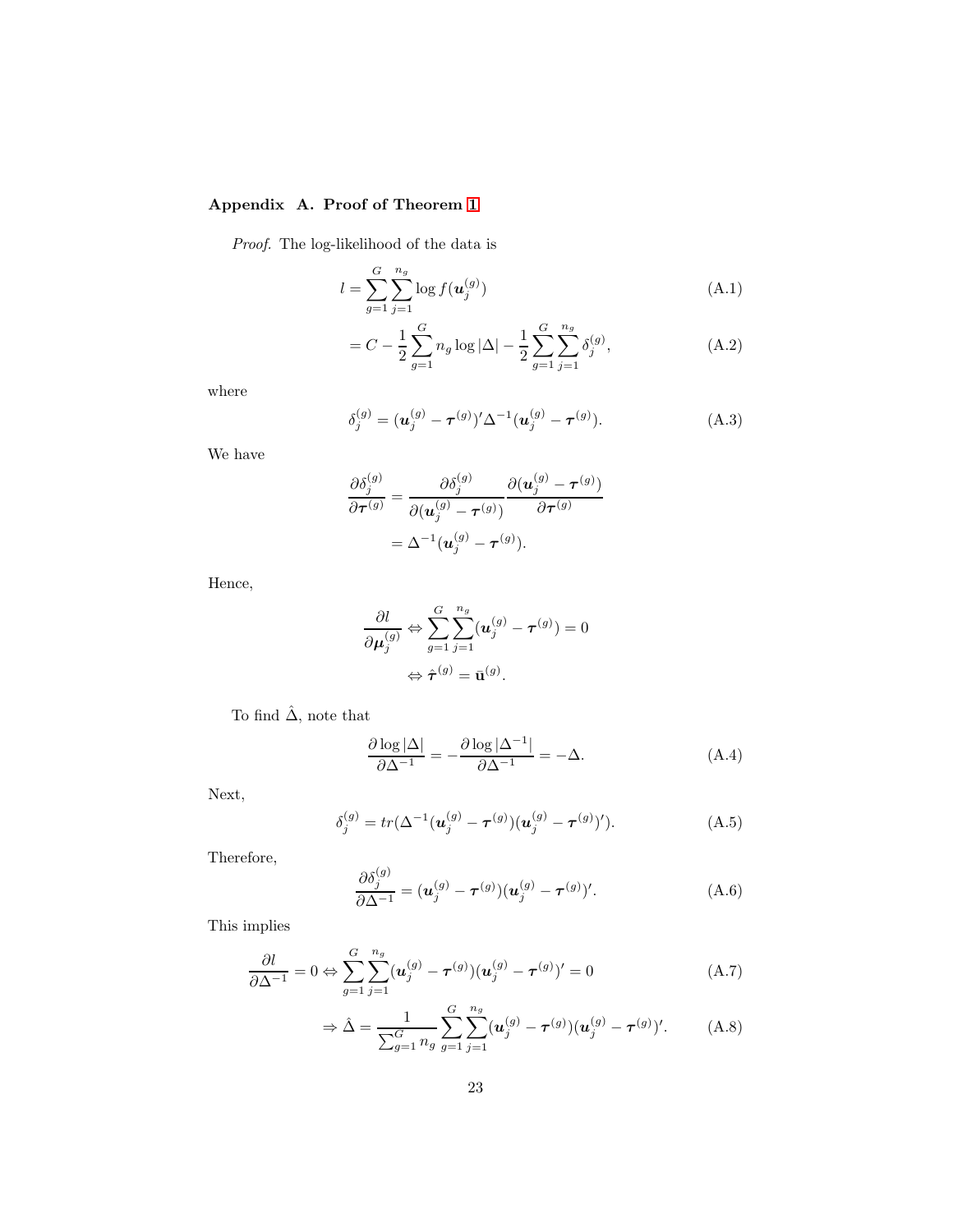# <span id="page-23-0"></span>Appendix B. Proof of Theorem [3.3](#page-7-0)

Let  $u_j^{(g)}$  be the  $j^{th}$  column of  $x^{(g)}$  and use  $f(z)$  to denote the joint density of the available entries in a random vector  $\boldsymbol{z}.$ 

 $\textit{Maximizing the likelihood w.r.t} \ \hat{\mu}_{1}^{(g)}, \sigma_{11}$ 

It is worth noting that for  $j = 1, 2, ..., m_g$ ,

$$
f(\mathbf{u}_{j}^{(g)}) = f(\mathbf{x}_{1j}^{(g)}, \mathbf{x}_{2j}^{(g)}) = f(\mathbf{x}_{1j}^{(g)}) f(\mathbf{x}_{2j}^{(g)} | \mathbf{x}_{1j}^{(g)}).
$$
 (B.1)

Hence, the likelihood function is

$$
L = \prod_{g=1}^{G} \left[ \left( \prod_{j=1}^{m_g} f(\mathbf{x}_{1j}^{(g)}) f(\mathbf{x}_{2j}^{(g)} | \mathbf{x}_{1j}^{(g)}) \right) \left( \prod_{j=m_g+1}^{n_g} f(\mathbf{x}_{1j}^{(g)}) \right) \left( \prod_{j=n_g+1}^{l_g} f(\mathbf{x}_{2j}^{(g)}) \right) \right], \quad (B.2)
$$

which can be rewritten as

$$
L = \prod_{g=1}^{G} \left[ \left( \prod_{j=1}^{m_g} f(\mathbf{x}_{2j}^{(g)} | \mathbf{x}_{1j}^{(g)}) \right) \left( \prod_{j=1}^{n_g} f(\mathbf{x}_{1j}^{(g)}) \right) \left( \prod_{j=n_g+1}^{l_g} f(\mathbf{x}_{2j}^{(g)}) \right) \right].
$$
 (B.3)

It turns out that maximizing L w.r.t  $\mu_1^{(g)}, \sigma_{11}$  is equivalent to maximizing  $\prod_{g=1}^G \prod_{j=1}^{n_g} f(x_{1j}^{(g)})$  w.r.t  $\mu_1^{(g)}$ ,  $\sigma_{11}$ . This problem is similar to the problem of finding the MLEs in Lemma [1.](#page-8-3) Therefore, by applying Lemma [1,](#page-8-3) the MLEs for  $\mu_1^{(g)}, \sigma_{11}$  are

$$
\hat{\mu}_1^{(g)} = \frac{1}{n_g} \sum_{j=1}^{n_g} x_{1j}^{(g)},
$$
\n(B.4)

$$
\hat{\sigma}_{11}^{(g)} = \frac{\sum_{j=1}^{n_g} \sum_{g=1}^{G} (x_{1j}^{(g)} - \hat{\mu}_1^{(g)})^2}{\sum_{g=1}^{G} n_g}.
$$
\n(B.5)

 $\textit{Maximizing the likelihood w.r.t} \ \hat{\mu}_{2}^{(g)}, \sigma_{22}$ 

For  $j = 1, 2, ..., m_g$ ,

$$
f(\mathbf{u}_{j}^{(g)}) = f(\mathbf{x}_{1j}^{(g)}, \mathbf{x}_{2j}^{(g)}) = f(\mathbf{x}_{2j}^{(g)}) f(\mathbf{x}_{1j}^{(g)} | \mathbf{x}_{2j}^{(g)}).
$$
 (B.6)

Hence, the likelihood function is

$$
L = \prod_{g=1}^{G} \left[ \left( \prod_{j=1}^{m_g} f(\mathbf{x}_{2j}^{(g)}) f(\mathbf{x}_{1j}^{(g)}) \mathbf{x}_{2j}^{(g)} \right) \left( \prod_{j=m_g+1}^{n_g} f(\mathbf{x}_{1j}^{(g)}) \right) \left( \prod_{j=n_g+1}^{l_g} f(\mathbf{x}_{2j}^{(g)}) \right) \right].
$$
 (B.7)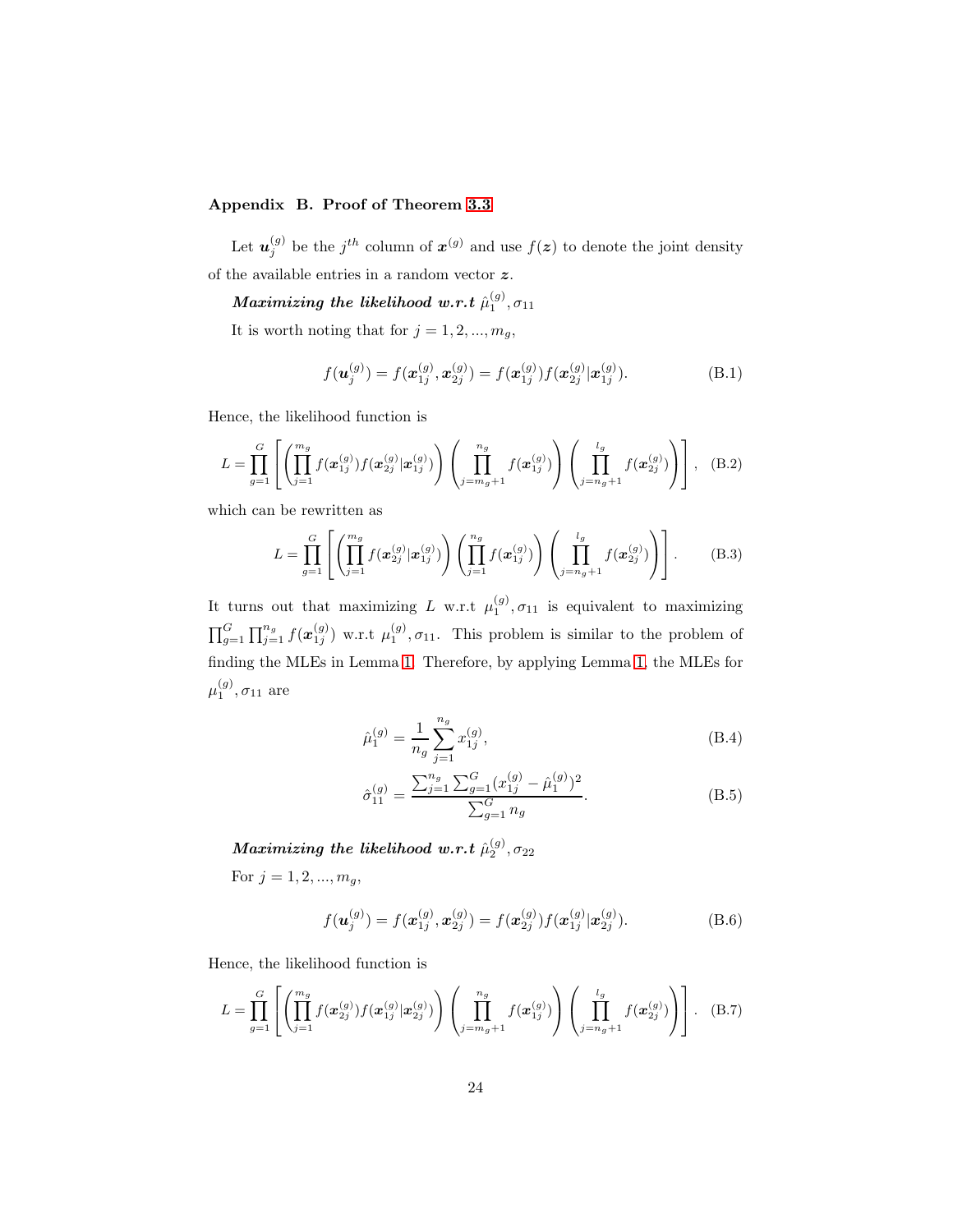Consequently, maximizing L w.r.t  $\mu_2^{(g)}$ ,  $\sigma_{22}$  is equivalent to maximizing

$$
\prod_{g=1}^{G} \left[ \left( \prod_{j=1}^{m_g} f(\boldsymbol{x}_{2j}^{(g)}) \right) \left( \prod_{j=n_g+1}^{l_g} f(\boldsymbol{x}_{2j}^{(g)}) \right) \right]
$$
(B.8)

w.r.t  $\mu_2^{(g)}$ ,  $\sigma_{22}$ . This problem is similar to the problem of finding the MLEs in Lemma [1.](#page-8-3) Therefore, by applying Lemma [1,](#page-8-3) the MLEs for  $\mu_2^{(g)}$ ,  $\sigma_{22}$  are

$$
\hat{\mu}_2^{(g)} = \frac{\sum_{j=1}^{m_g} x_{2j}^{(g)} + \sum_{j=n_g+1}^{l_g} x_{2j}^{(g)}}{m_g + l_g - n_g},
$$
  

$$
\hat{\sigma}_{22}^{(g)} = \frac{\sum_{g=1}^{G} [\sum_{j=1}^{m_g} (x_{2j}^{(g)} - \hat{\mu}_2^{(g)})^2 + \sum_{j=n_g+1}^{l_g} (x_{2j}^{(g)} - \hat{\mu}_2^{(g)})^2]}{\sum_{g=1}^{G} (m_g + l_g - n_g)}.
$$

#### Maximizing the likelihood function with respect to  $\sigma_{12}$ .

Maximizing  $\log L$  w.r.t  $\sigma_{12}$  is equivalent to maximizing

$$
\eta = \sum_{g=1}^{G} \sum_{j=1}^{m_g} \log f(x_{2j}^{(g)} | x_{1j}^{(g)})
$$
(B.9)

w.r.t  $\sigma_{12}$ .

Note that  $x_{2j}^{(g)} | x_{1j}^{(g)}$  follows normal distribution with mean

$$
\hat{\mu}_2^{(g)} + \frac{\sigma_{12}}{\sigma_{11}} (x_{1j}^{(g)} - \hat{\mu}_1^{(g)}), \tag{B.10}
$$

and variance

$$
\sigma_{22} - \frac{\sigma_{12}^2}{\sigma_{11}}.\tag{B.11}
$$

Consequently,

$$
\eta = C - \frac{1}{2} \sum_{g=1}^{G} m_g \log \left( \sigma_{22} - \frac{\sigma_{12}^2}{\sigma_{11}} \right) - \frac{1}{2} \left( \sum_{g=1}^{G} \sum_{j=1}^{m_g} \delta_{gj}^2 \right) \left( \sigma_{22} - \frac{\sigma_{12}^2}{\sigma_{11}} \right)^{-1}, \quad (B.12)
$$

where

$$
\delta_{gj} = x_{2j}^{(g)} - \hat{\mu}_2^{(g)} - \frac{\sigma_{12}}{\sigma_{11}} (x_{1j}^{(g)} - \hat{\mu}_1^{(g)}).
$$
 (B.13)

One can see that

$$
\delta_{gj}^{2} = ((x_{2j}^{(g)} - \hat{\mu}_{2}^{(g)}) - \frac{\sigma_{12}}{\sigma_{11}}(x_{1j}^{(g)} - \hat{\mu}_{1}^{(g)}))^{2}
$$
(B.14)  
=  $(x_{2j}^{(g)} - \hat{\mu}_{2}^{(g)})^{2} - 2(x_{2j}^{(g)} - \hat{\mu}_{2}^{(g)})\frac{\sigma_{12}}{\sigma_{11}}(x_{1j}^{(g)} - \hat{\mu}_{1}^{(g)}) + \frac{\sigma_{12}^{2}}{\sigma_{11}^{2}}(x_{1j}^{(g)} - \hat{\mu}_{1}^{(g)})^{2}$ . (B.15)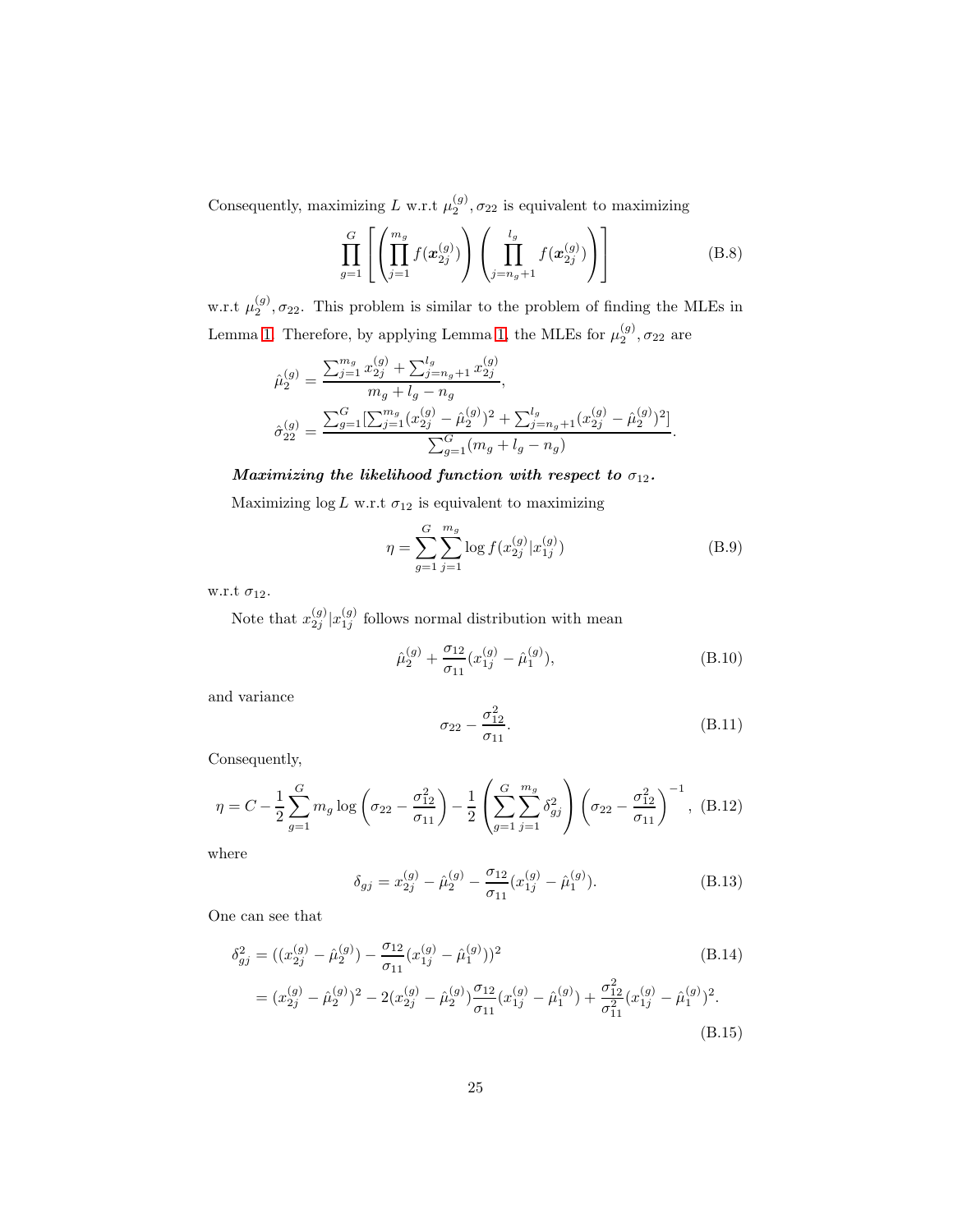As a result,

$$
\sum_{g=1}^{G} \sum_{j=1}^{m_g} \delta_{gj}^2 = s_{22} - 2 \frac{\sigma_{12}}{\sigma_{11}} s_{12} + \frac{\sigma_{12}^2}{\sigma_{11}^2} s_{11}.
$$
 (B.16)

Hence,  $\hat{\sigma}_{12}$  is the maximizer of

$$
\eta(\sigma_{12}) = C - \frac{A}{2} \log \left( \sigma_{22} - \frac{\sigma_{12}^2}{\sigma_{11}} \right) - \frac{s_{22} - 2 \frac{\sigma_{12}}{\sigma_{11}} s_{12} + \frac{\sigma_{12}^2}{\sigma_{11}^2} s_{11}}{2 \left( \sigma_{22} - \frac{\sigma_{12}^2}{\sigma_{11}} \right)}.
$$
 (B.17)

#### <span id="page-25-0"></span>Appendix C. Proof of Theorem [3.4](#page-8-0)

In the following proof, when a real-valued function  $h(x)$  has two one-sided limits  $\lim_{x\to -\sqrt{a}^+} h(x)$ ,  $\lim_{x\to \sqrt{a}^-} h(x)$  that coincide, we simultaneously refer to them as

$$
\lim_{x^2 \to a^-} h(x) = \lim_{x \to -\sqrt{a}^+} h(x) = \lim_{x \to \sqrt{a}^-} h(x).
$$

Provided that the left-handed limits are equal to their corresponding righthanded limits and handedness of the limits are preserved with our relevant calculation, a true result of one one-sided limit is also true for another. The use of the notation  $\lim_{x^2 \to a^-} h(x)$  is then to avoid redundancy.

The proof attempts to show that the global maximum point of  $\eta$  lies inside the domain, hence is a solution to  $\frac{d\eta}{d\sigma_{12}} = 0$ . It should be reminded that in our problem,  $\sigma_{12} \in (-\sqrt{\sigma_{11}\sigma_{22}}, \sqrt{\sigma_{11}\sigma_{22}}), A \ge 0, \sigma_{11} > 0, \sigma_{22} > 0$  and

$$
-\frac{s_{22}\sigma_{11} + s_{11}\sigma_{22}}{2\sqrt{\sigma_{11}\sigma_{22}}} \neq s_{12} \neq \frac{s_{22}\sigma_{11} + s_{11}\sigma_{22}}{2\sqrt{\sigma_{11}\sigma_{22}}}.
$$
(C.1)

For  $1 \le g \le G$ ,  $1 \le j \le m_g$ , we define

<span id="page-25-1"></span>
$$
a_{g,j} = \frac{\sigma_{12}}{\sigma_{11}} (x_{1j}^{(g)} - \hat{\mu}_1^{(g)}),
$$
  
\n
$$
b_{g,j} = (x_{2j}^{(g)} - \hat{\mu}_2^{(g)}),
$$
  
\n
$$
q = s_{22} - 2 \frac{\sigma_{12}}{\sigma_{11}} s_{12} + \frac{\sigma_{12}^2}{\sigma_{11}^2} s_{11},
$$
  
\n
$$
\phi(\sigma_{12}) = -\frac{A}{2} \log \left( \sigma_{22} - \frac{\sigma_{12}^2}{\sigma_{11}} \right),
$$
  
\n
$$
\psi(\sigma_{12}) = \frac{s_{22} - 2 \frac{\sigma_{12}}{\sigma_{11}} s_{12} + \frac{\sigma_{12}^2}{\sigma_{11}^2} s_{11}}{2 \left( \sigma_{22} - \frac{\sigma_{12}^2}{\sigma_{11}} \right)}.
$$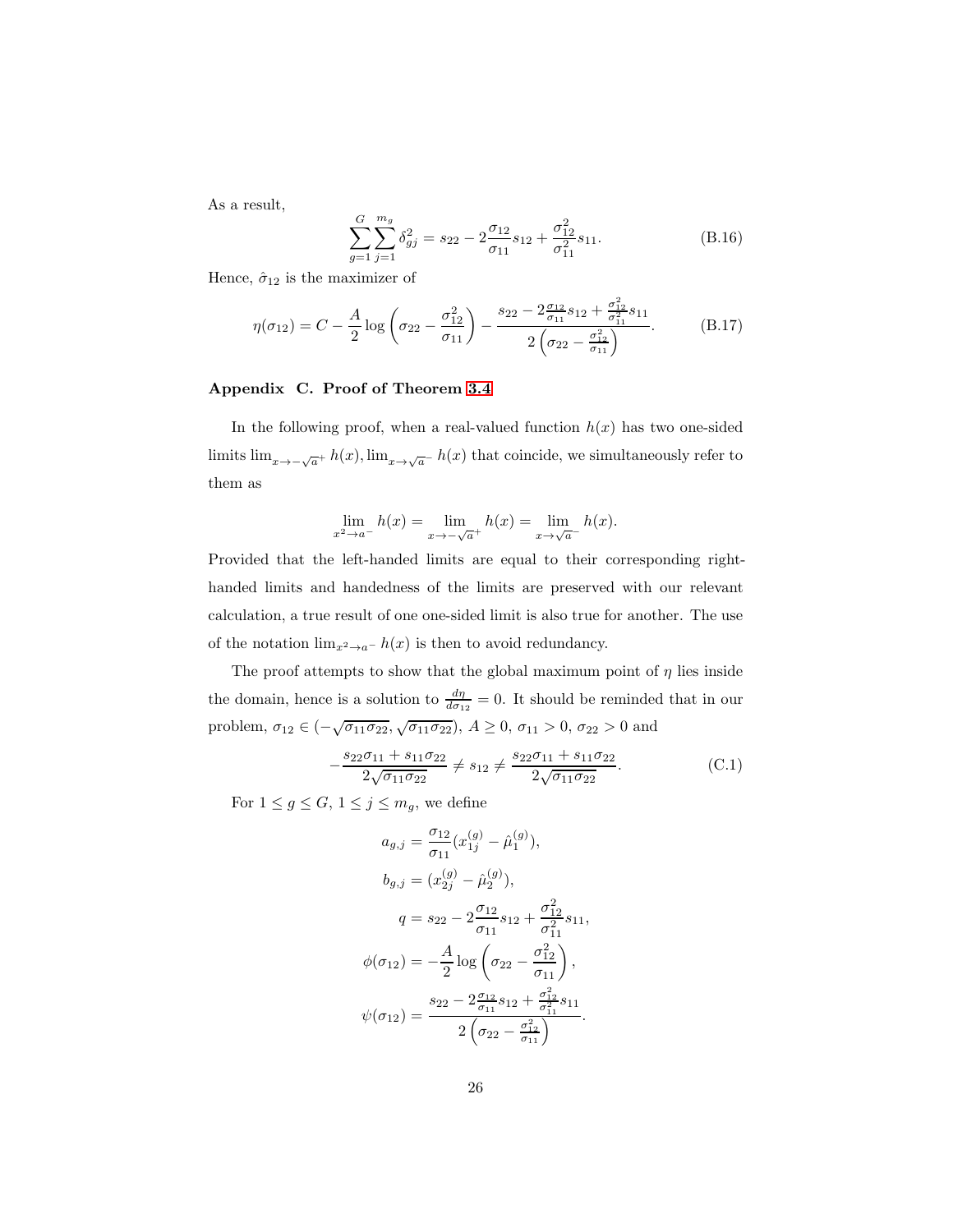*Proof.*

Note that  $a_{g,j}^2 + b_{g,j}^2 - 2a_{g,j}b_{g,j} \ge 0$  for every pair of  $(g, j)$ . By summing across all pair of indices, it follows that

$$
q = \sum_{g=1}^{G} \sum_{j=1}^{m_g} (a_{g,j} - b_{g,j})^2 \ge 0
$$

From the condition [C.1,](#page-25-1)

$$
\sigma_{11}q(-\sqrt{\sigma_{11}\sigma_{22}}) = s_{22}\sigma_{11} + s_{11}\sigma_{22} + 2\sqrt{\sigma_{11}\sigma_{22}}s_{12} > 0,
$$
  

$$
\sigma_{11}q(\sqrt{\sigma_{11}\sigma_{22}}) = s_{22}\sigma_{11} + s_{11}\sigma_{22} - 2\sqrt{\sigma_{11}\sigma_{22}}s_{12} > 0.
$$

As a consequence,

$$
\lim_{\sigma_{12} \to -\sqrt{\sigma_{11}\sigma_{22}}} \psi(\sigma_{12}) = \frac{q(-\sqrt{\sigma_{11}\sigma_{22}})}{0^+} = \infty,
$$
  

$$
\lim_{\sigma_{12} \to \sqrt{\sigma_{11}\sigma_{22}}} \psi(\sigma_{12}) = \frac{q(\sqrt{\sigma_{11}\sigma_{22}})}{0^+} = \infty.
$$

In our notation, that is  $\lim_{\sigma_{12}^2 \to \sigma_{11} \sigma_{22}^-} \psi(\sigma_{12}) = \infty$ .

*Case of* A > 0*:*

It can be seen that

$$
\lim_{\sigma_{12}^2 \to \sigma_{11}\sigma_{22}^-}\phi(\sigma_{12}) = \infty.
$$

Moreover,

$$
\lim_{\sigma_{12} \to -\sqrt{\sigma_{11}\sigma_{22}}^{+}} \frac{-\psi(\sigma_{12})}{\phi(\sigma_{12})}
$$
\n
$$
= \lim_{\sigma_{12} \to -\sqrt{\sigma_{11}\sigma_{22}}^{+}} \frac{s_{22}\sigma_{11}\sigma_{12} - s_{12}\sigma_{12}^{2} - (s_{12}\sigma_{11} - s_{11}\sigma_{12})\sigma_{22}}{A\sigma_{12}(\sigma_{12}^{2} - \sigma_{11}\sigma_{22})}
$$
\n
$$
= \frac{-\sqrt{\sigma_{11}\sigma_{22}} (2 s_{12}\sqrt{\sigma_{11}\sigma_{22}} + s_{22}\sigma_{11} + s_{11}\sigma_{22})}{0^{+}}
$$
\n
$$
= -\infty,
$$
\n
$$
\lim_{\sigma_{12} \to \sqrt{\sigma_{11}\sigma_{22}}^{+}} \frac{-\psi(\sigma_{12})}{\phi(\sigma_{12})}
$$
\n
$$
= \lim_{\sigma_{12} \to \sqrt{\sigma_{11}\sigma_{22}}^{+}} \frac{s_{22}\sigma_{11}\sigma_{12} - s_{12}\sigma_{12}^{2} - (s_{12}\sigma_{11} - s_{11}\sigma_{12})\sigma_{22}}{A\sigma_{12}(\sigma_{12}^{2} - \sigma_{11}\sigma_{22})}
$$
\n
$$
= \frac{\sqrt{\sigma_{11}\sigma_{22}} (-2 s_{12}\sqrt{\sigma_{11}\sigma_{22}} + s_{22}\sigma_{11} + s_{11}\sigma_{22})}{0^{-}} = -\infty.
$$